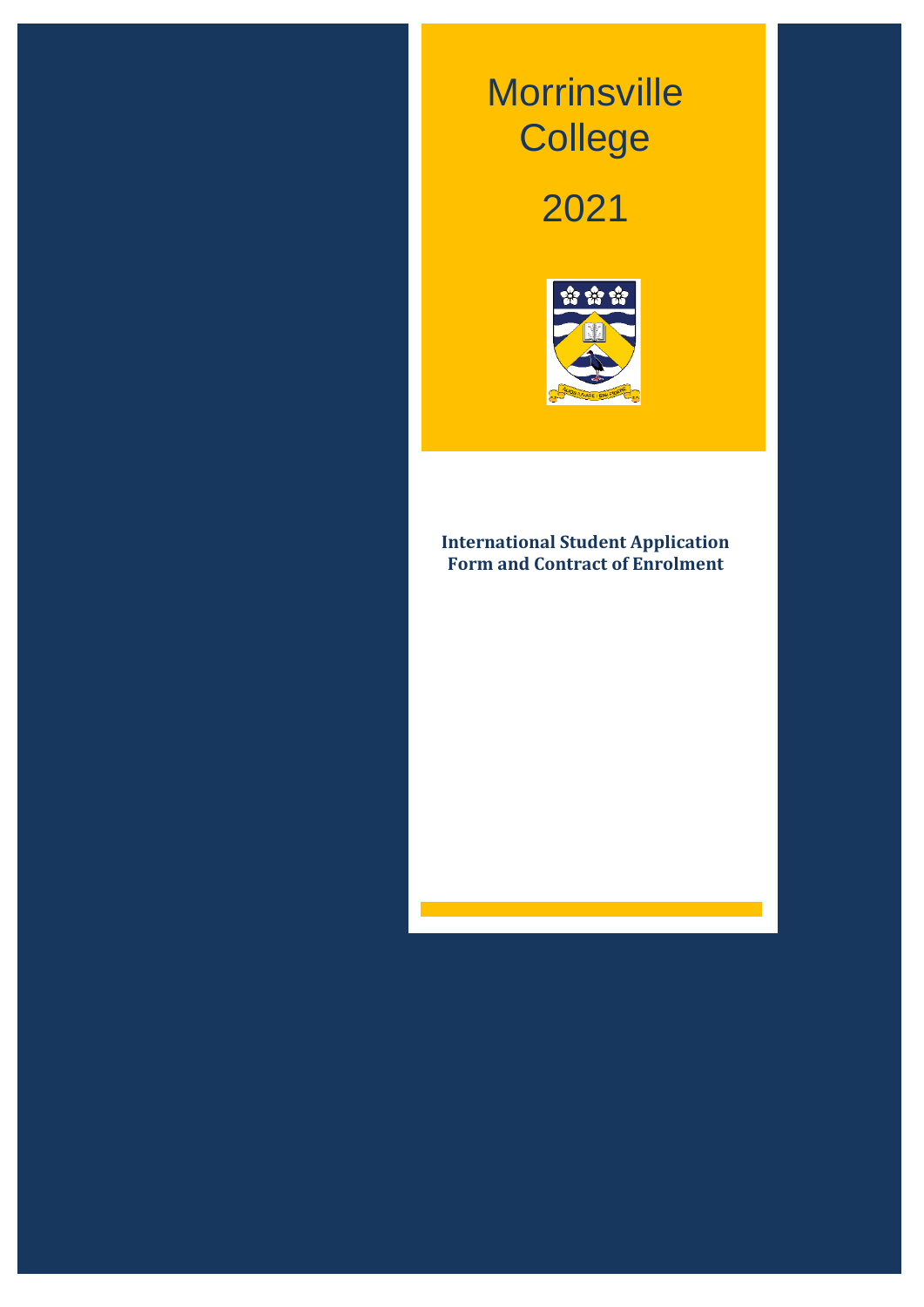

### **PART ONE:**

*Note: It is important that the student includes all relevant information about himself/herself in this application. This information is used to ensure that the student issupported properly upon arrival and to match the student with a suitable homestay and courses. Where information is included relating to health issues or learning needs, disclosure of this information will not automatically disqualify the student from enrolment. However, failure to disclose information or providing misleading information may result in the withdrawal of an Offer of Place or termination of a Contract of Enrolment.*

| Student Details (Name must be as it appears on your passport)                                                                                                                                                                                                                                                                                                                                         |                                  |  |  |  |  |
|-------------------------------------------------------------------------------------------------------------------------------------------------------------------------------------------------------------------------------------------------------------------------------------------------------------------------------------------------------------------------------------------------------|----------------------------------|--|--|--|--|
| Family name:                                                                                                                                                                                                                                                                                                                                                                                          | Date of birth:<br>DD/MM/YYYY     |  |  |  |  |
| First name:                                                                                                                                                                                                                                                                                                                                                                                           |                                  |  |  |  |  |
| Preferred name:                                                                                                                                                                                                                                                                                                                                                                                       | Female<br>Male                   |  |  |  |  |
| Email:                                                                                                                                                                                                                                                                                                                                                                                                |                                  |  |  |  |  |
| Address:<br>(In home country)                                                                                                                                                                                                                                                                                                                                                                         |                                  |  |  |  |  |
| First language:                                                                                                                                                                                                                                                                                                                                                                                       | Country of citizenship:          |  |  |  |  |
| Passport number:                                                                                                                                                                                                                                                                                                                                                                                      | Passport Expiry date: DD/MM/YYYY |  |  |  |  |
| Intended start date:                                                                                                                                                                                                                                                                                                                                                                                  | Intended end date:               |  |  |  |  |
| Applying for year level:<br>$\Box$ 9<br>$\sqcap$ 10<br>$\Box$ 11                                                                                                                                                                                                                                                                                                                                      | 12<br>13<br>$\blacksquare$       |  |  |  |  |
| Parent or Legal Guardian 1: (Name must be as it appears on your passport)<br>NOTE: It is requirement of New Zealand regulations that schools must maintain effective communication with<br>parents and legal guardians. To comply with the requirements, contact information provided in this section MUST<br>be the contact information for one of the student's parents or a legal guardian.        |                                  |  |  |  |  |
| Title:<br>Mrs $\Box$<br>Miss $\square$<br>Ms<br>$Mr\Box$                                                                                                                                                                                                                                                                                                                                              | $Dr \Box$                        |  |  |  |  |
| Family name:                                                                                                                                                                                                                                                                                                                                                                                          | Date of Birth: DD/MM/YYYY        |  |  |  |  |
| First name:                                                                                                                                                                                                                                                                                                                                                                                           | Relationship to the student:     |  |  |  |  |
| <b>Street Address</b>                                                                                                                                                                                                                                                                                                                                                                                 |                                  |  |  |  |  |
| Postal Address (if different)                                                                                                                                                                                                                                                                                                                                                                         |                                  |  |  |  |  |
| Home Phone:                                                                                                                                                                                                                                                                                                                                                                                           | Mobile:                          |  |  |  |  |
| Email:                                                                                                                                                                                                                                                                                                                                                                                                | First language:                  |  |  |  |  |
| <b>Parent or Legal Guardian 2:</b> (Name must be as it appears on your passport)<br>NOTE: It is requirement of New Zealand regulations that schools must maintain effective communication with<br>parents and legal guardians. To comply with the requirements, contact information provided in this section MUST<br>be the contact information for one of the student's parents or a legal guardian. |                                  |  |  |  |  |
| Title:<br>Mrs $\Box$<br>Miss $\Box$<br>$Mr\Box$<br>$Dr \Box$<br>$Ms \Box$                                                                                                                                                                                                                                                                                                                             |                                  |  |  |  |  |
| Family name:                                                                                                                                                                                                                                                                                                                                                                                          | Date of Birth: DD/MM/YYYY        |  |  |  |  |
| First name:<br>Relationship to the student:                                                                                                                                                                                                                                                                                                                                                           |                                  |  |  |  |  |
| <b>Street Address</b>                                                                                                                                                                                                                                                                                                                                                                                 |                                  |  |  |  |  |
| Postal Address (if different)                                                                                                                                                                                                                                                                                                                                                                         |                                  |  |  |  |  |
| Home Phone:                                                                                                                                                                                                                                                                                                                                                                                           | Mobile:                          |  |  |  |  |
| Email:                                                                                                                                                                                                                                                                                                                                                                                                | First language:                  |  |  |  |  |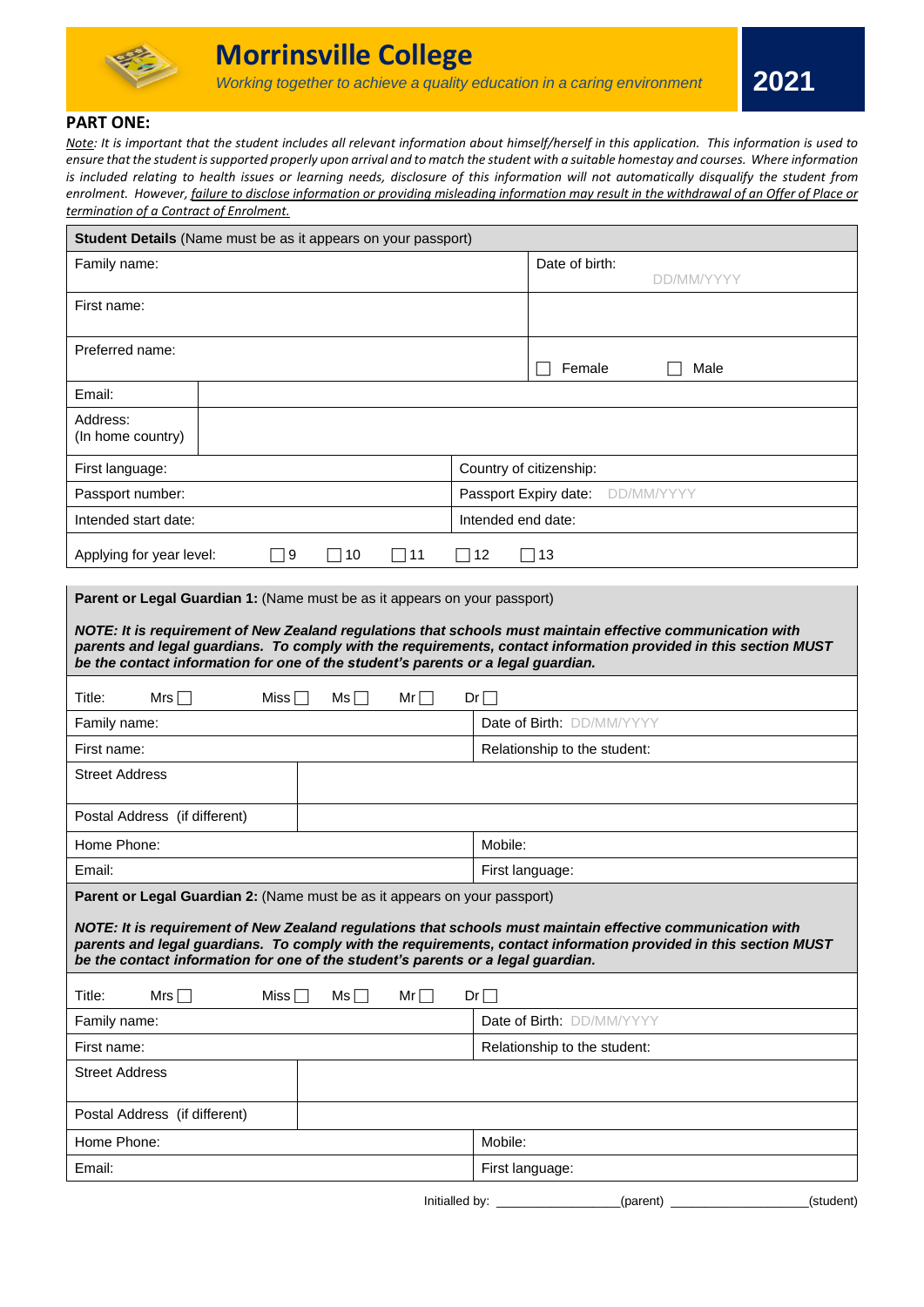

| Emergency Contact (In home country, other than parent or legal guardian listed above):                                                   |                                                                         |                     |                                                                                                                  |                                                                                                                                   |  |  |
|------------------------------------------------------------------------------------------------------------------------------------------|-------------------------------------------------------------------------|---------------------|------------------------------------------------------------------------------------------------------------------|-----------------------------------------------------------------------------------------------------------------------------------|--|--|
| Name:                                                                                                                                    |                                                                         |                     |                                                                                                                  |                                                                                                                                   |  |  |
| Relationship to the<br>student:                                                                                                          |                                                                         |                     |                                                                                                                  |                                                                                                                                   |  |  |
| Mobile phone:                                                                                                                            |                                                                         |                     |                                                                                                                  |                                                                                                                                   |  |  |
| Home phone:                                                                                                                              |                                                                         |                     |                                                                                                                  |                                                                                                                                   |  |  |
| Email address:                                                                                                                           |                                                                         |                     |                                                                                                                  |                                                                                                                                   |  |  |
|                                                                                                                                          |                                                                         |                     |                                                                                                                  |                                                                                                                                   |  |  |
| Agent Information (If using an agent)                                                                                                    |                                                                         |                     |                                                                                                                  |                                                                                                                                   |  |  |
| Agent name:                                                                                                                              |                                                                         |                     | Contact person:                                                                                                  |                                                                                                                                   |  |  |
| Agent email address:                                                                                                                     |                                                                         |                     | Phone:                                                                                                           |                                                                                                                                   |  |  |
|                                                                                                                                          |                                                                         |                     |                                                                                                                  |                                                                                                                                   |  |  |
| <b>Medical Information</b><br>Name of Doctor in Home Country:                                                                            |                                                                         |                     | <b>Contact details:</b>                                                                                          |                                                                                                                                   |  |  |
| Are the student's childhood immunisations up to date?<br>A copy of an immunisation certificate may be requested<br>when required         |                                                                         | $\sqcap$ Yes        | $\sqcap$ No                                                                                                      |                                                                                                                                   |  |  |
|                                                                                                                                          |                                                                         |                     | Does the student have any history of previous illness that may affect their enrolment, including mental illness? |                                                                                                                                   |  |  |
| 7 No<br>∏Yes<br>If 'Yes' please provide details in English (attach additional pages if required).                                        |                                                                         |                     |                                                                                                                  |                                                                                                                                   |  |  |
| from any of the following medical conditions:                                                                                            |                                                                         |                     |                                                                                                                  | Please tick the appropriate box(es) and provide the supporting medical certificate in English if you suffer from or have suffered |  |  |
| Asthma                                                                                                                                   | <b>HIV or Aids</b>                                                      | <b>Tuberculosis</b> | Depression/Anxiety                                                                                               | <b>Heart Condition</b>                                                                                                            |  |  |
| Back/Neck<br>problems                                                                                                                    | <b>Diabetes</b>                                                         | ADD or ADHD         | Allergy to bee/wasp<br>stings                                                                                    | Epilepsy                                                                                                                          |  |  |
| <b>Glandular Fever</b>                                                                                                                   | Hepatitis A, B or C<br><b>Eating Disorder</b><br>Migraines<br>Allergies |                     |                                                                                                                  |                                                                                                                                   |  |  |
| Other: (Please describe in English)                                                                                                      |                                                                         |                     |                                                                                                                  |                                                                                                                                   |  |  |
| Does the student have any medical implants (such as metal implants) that may affect receiving medical treatment while in New<br>Zealand? |                                                                         |                     |                                                                                                                  |                                                                                                                                   |  |  |
| Yes<br>No.<br>If 'Yes' please provide details (attach additional pages if required).                                                     |                                                                         |                     |                                                                                                                  |                                                                                                                                   |  |  |

Is the student currently on any medication?

 $\Box$  Yes  $\Box$  No

If 'Yes' please provide medical certificate(s) in English issued by your doctor

*Please note: If you suffer from conditions requiring medication, it is advisable to bring your own medication to New Zealand. You will be required to notify the school regarding any medications that you bring with you.*

Is there anything further that the school needs to be aware of in enrolling and supporting the student as an international student?

 $\Box$  Yes  $\Box$  No

If 'Yes' please provide medical certificate(s) in English issued by your doctor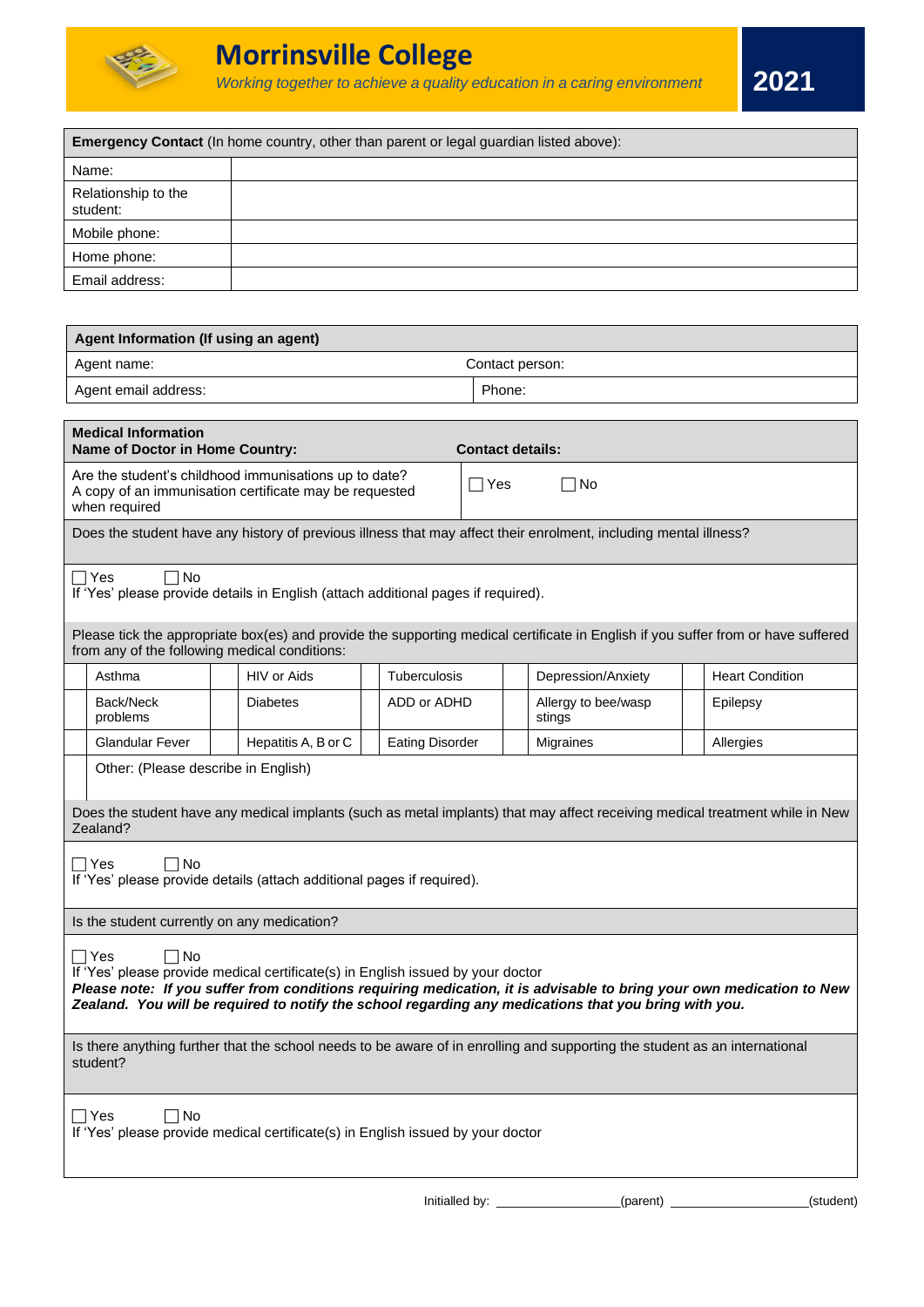

**2021**

Do you consent to the school providing over-the-counter medication \*such as acetaminophen, paracetamol or ibuprofen?

 $\Box$  Yes  $\Box$  No

If 'No' please specify what medications you do not want the student to receive:

### **Learning Information**

How many years of schooling, not including pre-school education, has the student had?

Please provide a copy of the lastest two school reports for the student with this application

Does the student have any learning or behavioural difficulties which may require extra school support or services?

 $\Box$  Yes  $\Box$  No

If 'Yes' please provide details (attach additional pages if required).

### **Please describe your learning goals for studying in NZ**

| <b>General Details</b> |  |
|------------------------|--|
|                        |  |

| <b>General Details</b>                                                                        |                                   |
|-----------------------------------------------------------------------------------------------|-----------------------------------|
| Has the student previously applied for entry to Morrinsville<br>College?                      | No<br>Yes                         |
| If yes, when?<br><b>DD/MM/YYYY</b>                                                            |                                   |
| Has the student ever had a family member or relative<br>enrolled at Morrinsville College?     | No<br>$\sqcap$ Yes                |
| Name:                                                                                         | Year attended:                    |
| Has the student previously studied at any other NZ school?                                    | ∏ Yes<br>  No                     |
| If yes, please state the name of the school:                                                  | Dates attended:                   |
| How many years has the student studied English?                                               | Months<br>  Years                 |
| Do the student's parents speak or read English? Speak □                                       | No<br>∃Yes<br>Read<br>No<br>∣ Yes |
| Has the student been convicted or been the subject of any matter before any Court? $\Box$ Yes | No                                |
| If 'Yes' please provide details (attach additional pages if required).                        |                                   |
| Initialled by:                                                                                | (student)<br>(parent)             |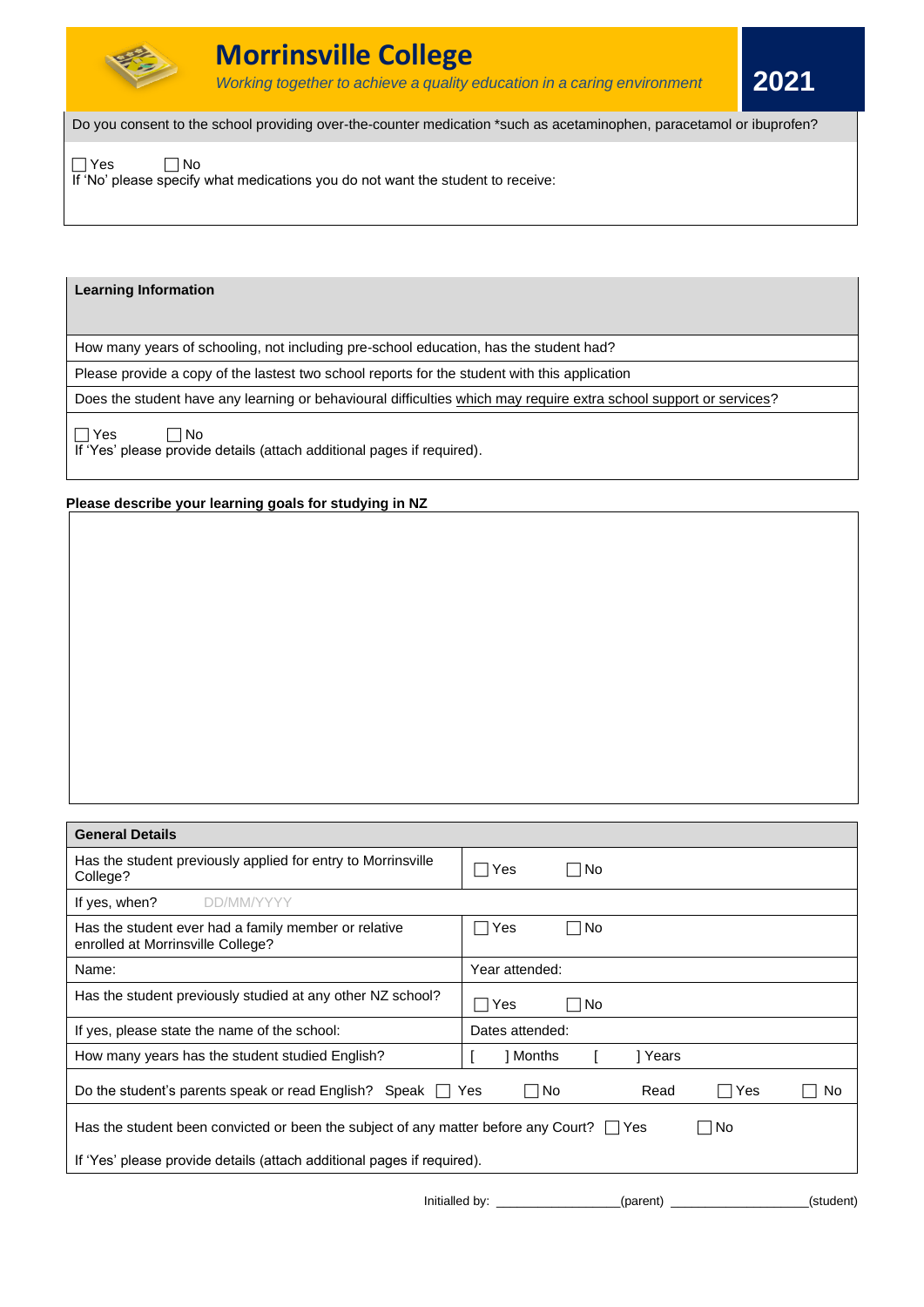

### **Accommodation**

| Accommodation choice:<br>Homestay arranged by Morrinsville College<br>Homestay arranged by the agent                                                                                                                                                                                                                                         |            |           |                                                                        |              |    |  |  |
|----------------------------------------------------------------------------------------------------------------------------------------------------------------------------------------------------------------------------------------------------------------------------------------------------------------------------------------------|------------|-----------|------------------------------------------------------------------------|--------------|----|--|--|
| Designated caregiver (relative or family friend)<br>Live with parent                                                                                                                                                                                                                                                                         |            |           |                                                                        |              |    |  |  |
| Interests: $\Box$ Music<br>Movies/TV<br>Reading<br>Outdoor Activities<br>$\Box$ Sports<br>Travel                                                                                                                                                                                                                                             |            |           |                                                                        |              |    |  |  |
| Other interests:                                                                                                                                                                                                                                                                                                                             |            |           |                                                                        |              |    |  |  |
| Do you like children?                                                                                                                                                                                                                                                                                                                        | ⊺Yes       | $\Box$ No | Do you smoke?                                                          | $\sqcap$ Yes | No |  |  |
| Do you like animals?                                                                                                                                                                                                                                                                                                                         | ] Yes      | ∐ No      | Do you like to stay on a<br>farm?                                      | $\Box$ Yes   | No |  |  |
| Are you allergic to animals?                                                                                                                                                                                                                                                                                                                 | $\Box$ Yes | ΠNo       | If 'Yes' please provide details (attach additional pages if required). |              |    |  |  |
| Does the student have any food allergies or special dietary requirements?                                                                                                                                                                                                                                                                    |            |           |                                                                        |              |    |  |  |
| ∏No<br>∏Yes<br>If 'Yes' please provide medical certificate(s) in English issued by your doctor                                                                                                                                                                                                                                               |            |           |                                                                        |              |    |  |  |
| Does the student have any other special requirements for accommodation? (pets, cultural or religious requirements, phobias)<br>$\Box$ Yes<br>$\Box$ No<br>If 'Yes' please provide details (attach additional pages if required).<br>Do you have sister(s) and brother(s) whom you live with in your home country?<br>$\Box$ Yes<br>$\Box$ No |            |           |                                                                        |              |    |  |  |
| If 'Yes' please provide details (attach additional pages if required).                                                                                                                                                                                                                                                                       |            |           |                                                                        |              |    |  |  |
|                                                                                                                                                                                                                                                                                                                                              |            |           |                                                                        |              |    |  |  |
| Please write a letter in English to your future homestay here, including what you would like to do with them during your time in NZ                                                                                                                                                                                                          |            |           |                                                                        |              |    |  |  |
|                                                                                                                                                                                                                                                                                                                                              |            |           |                                                                        |              |    |  |  |
|                                                                                                                                                                                                                                                                                                                                              |            |           |                                                                        |              |    |  |  |
|                                                                                                                                                                                                                                                                                                                                              |            |           |                                                                        |              |    |  |  |
|                                                                                                                                                                                                                                                                                                                                              |            |           |                                                                        |              |    |  |  |
|                                                                                                                                                                                                                                                                                                                                              |            |           |                                                                        |              |    |  |  |
|                                                                                                                                                                                                                                                                                                                                              |            |           |                                                                        |              |    |  |  |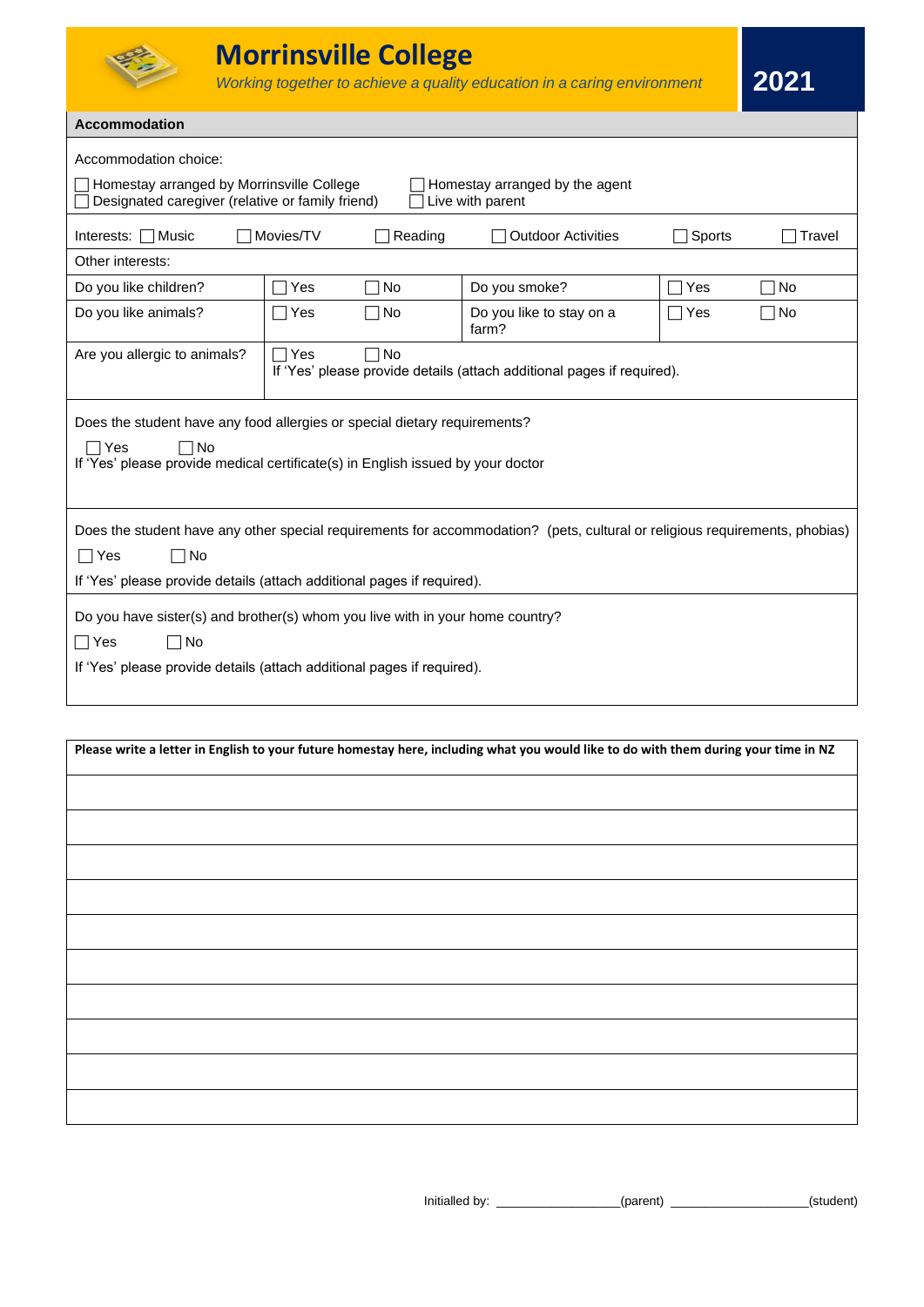

**Please attach some of your photos so that we can share them with your future homestay**

**Designated Caregiver Details** (If staying with a relative or close family friend)

| Name of caregiver:       |         |
|--------------------------|---------|
| Address (in NZ):         |         |
|                          |         |
| Home phone:              | Mobile: |
| Email:                   |         |
| Relationship to student: |         |

| <b>Arrival Information</b>                                                                           |            |               |       |                              |  |  |  |  |
|------------------------------------------------------------------------------------------------------|------------|---------------|-------|------------------------------|--|--|--|--|
| <b>Arrival Date</b>                                                                                  | DD/MM/YYYY | Flight Number |       | <b>Flight Arrival Time</b>   |  |  |  |  |
| <b>Departure Information</b>                                                                         |            |               |       |                              |  |  |  |  |
| Departure Date                                                                                       | DD/MM/YYYY | Flight Number |       | <b>Flight Departure Time</b> |  |  |  |  |
| Do you require an airport shuttle service arranged by<br>Morrinsville College when you arrive in NZ? |            |               | 7 Yes | $\Box$ No                    |  |  |  |  |

| <b>Insurance Details</b>                                                                                                     |       |      |  |
|------------------------------------------------------------------------------------------------------------------------------|-------|------|--|
| Do you wish to purchase insurance through Morrinsville College?                                                              | □ Yes | 1 No |  |
| If you are providing your own insurance, please provide a copy of the policy details in English to the school once purchased |       |      |  |

### **Guidelines for minimal cover of your Insurance**

#### **1. Health cover while in New Zealand**

- □ medical expenses incurred for the treatment of illness and/or injury (in excess of ACC cover) that requires surgery and/or hospitalisation – unlimited sum insured
- □ medical evacuation related to serious illness and injuries unlimited sum insured
- □ emergency dental treatment

□ costs for family members' travel in the event that the student suffers a serious illness or injury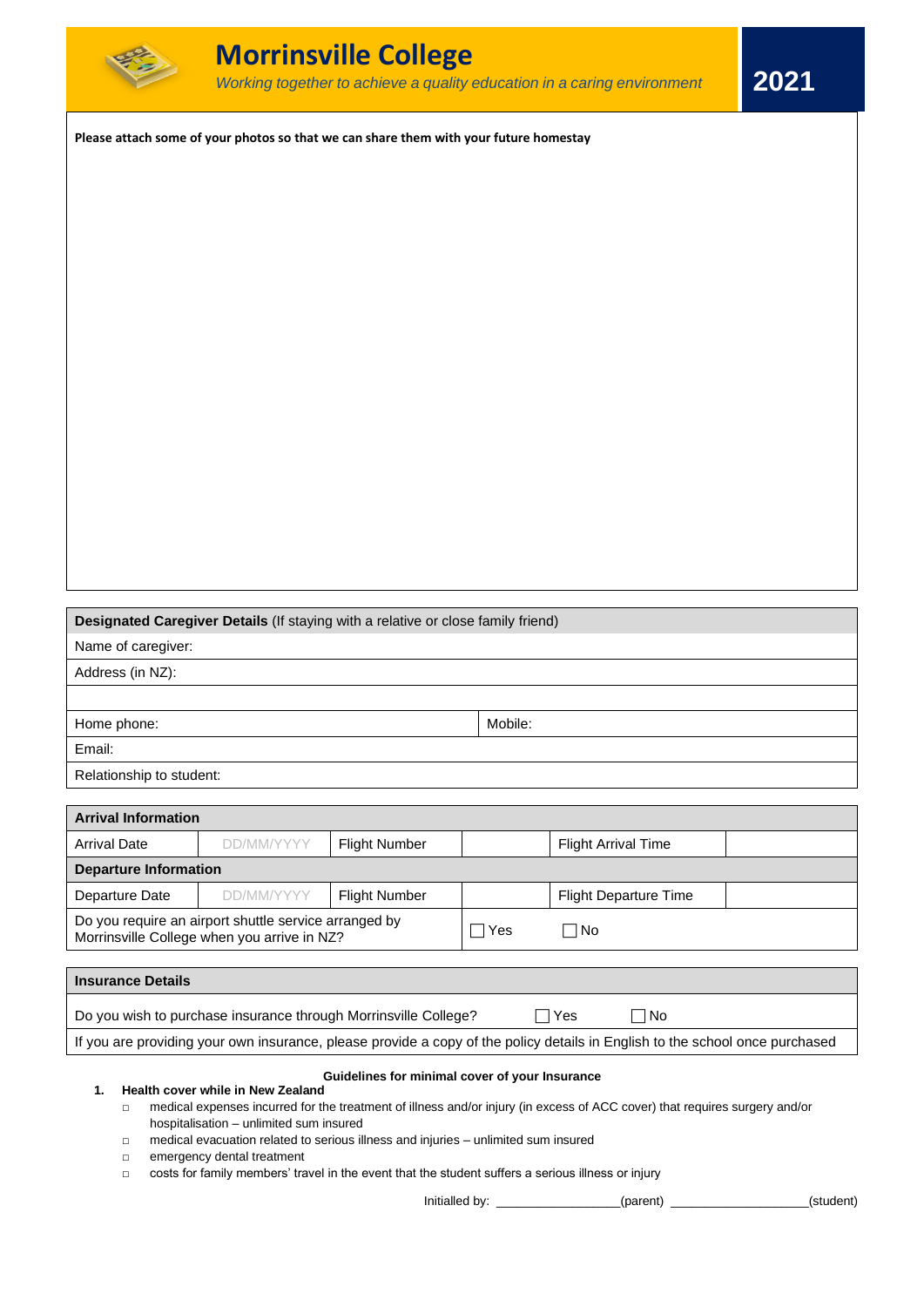

# **Morrinsville College**

*Working together to achieve a quality education in a caring environment*

#### **2. Repatriation, search and rescue**

- $\Box$  repatriation and expatriation in the event a student has to return home following an injury or illness which interrupts their study plans
- □ return of mortal remains/funeral expenses including travel costs for family members, repatriation of remains, and funeral costs
- □ search and rescue operation to locate the insured

#### **3. Travel into and out of New Zealand**

- □ missed flights or delays for travel into and out of New Zealand
- $\Box$  medical expenses incurred for the treatment of an illness and injury incurred during the travel

#### **4. Personal liability**

- □ negligence causing bodily injury (including death) of another person or loss of or damage to property
- □ false arrest and wrongful detention

#### **Please also make sure that:**

- 1) The insurance company that you are about to purchase your insurance policy from is a reputable and established insurer with a credit rating no lower than 'A' from Standard and Poors or B+ from AM Best
- 2) Your insurance company is able to provide services 24 hours a day, 7 days a week
- 3) If your original insurance policies are written in languages other than in English, please arrange a copy of your insurance policies translated into English. Alternatively, please provide written attestation from your insurance company that the insurance policy you purchased meets the minimum standards recommended by the guidelines above.

#### *Subjects 2021*

Please note: Subject preferences in this application are an indication only and actual subjects will depend upon availability and prior learning. *The school reserves the right to determine subject placement and year level throughout enrolment in consultation with students and families.* 

#### **Year 9:**

- ❖ All Year 9 students will study English, Mathematics, Social Studies, Science, Physical Education, Health Education and Digital Technologies.
- ❖ As well, you will have the opportunity to study **SIX** of the options listed (5 if choosing Japanese or Maori). Options will each run for a half-year semester, with 3 options in the first semester and 3 in the second semester.

| <b>Options:</b> Please show 8 choices, by putting 1, 2, 3, 4, 5, 6, 7, 8 in order of your preference in the chosen boxes below: |                         |                    |  |                        |  |  |  |
|---------------------------------------------------------------------------------------------------------------------------------|-------------------------|--------------------|--|------------------------|--|--|--|
| Agricultural<br>Science                                                                                                         | Design Technology Metal |                    |  |                        |  |  |  |
| Electronics                                                                                                                     |                         | Economics          |  | Design Technology Wood |  |  |  |
| Visual Arts                                                                                                                     |                         | Music              |  | Te Reo/Te Ao Maori     |  |  |  |
| Japanese                                                                                                                        |                         | Food and Nutrition |  |                        |  |  |  |

| Year $10$ :                                                                       |                                                                                                                                                                                                                                                                                                      |       |  |                                                                                                                        |  |  |  |  |  |
|-----------------------------------------------------------------------------------|------------------------------------------------------------------------------------------------------------------------------------------------------------------------------------------------------------------------------------------------------------------------------------------------------|-------|--|------------------------------------------------------------------------------------------------------------------------|--|--|--|--|--|
| ❖<br>٠                                                                            | All Year 10 students will study English, Mathematics, Social Studies, Science, Physical Education and Health Education.<br>As well, you will have the opportunity to study THREE of the options listed (2 if choosing Japanese or Te Reo Maori). All of these<br>options will run for the full year. |       |  |                                                                                                                        |  |  |  |  |  |
|                                                                                   |                                                                                                                                                                                                                                                                                                      |       |  | <b>Options:</b> Please show 5 choices, by putting 1, 2, 3, 4, 5 in order of your preference in the chosen boxes below: |  |  |  |  |  |
| Digital Technology Computer Science<br>Agricultural<br>Food Technology<br>Science |                                                                                                                                                                                                                                                                                                      |       |  |                                                                                                                        |  |  |  |  |  |
| Electronics<br>Digital Technology Business<br>Design Technology Metal             |                                                                                                                                                                                                                                                                                                      |       |  |                                                                                                                        |  |  |  |  |  |
|                                                                                   | <b>Visual Arts</b><br>Design Technology Wood<br>Drama                                                                                                                                                                                                                                                |       |  |                                                                                                                        |  |  |  |  |  |
|                                                                                   | Economics<br>Te Reo Maori<br>Japanese                                                                                                                                                                                                                                                                |       |  |                                                                                                                        |  |  |  |  |  |
|                                                                                   |                                                                                                                                                                                                                                                                                                      | Music |  | <b>School Services Academy</b>                                                                                         |  |  |  |  |  |

**2021**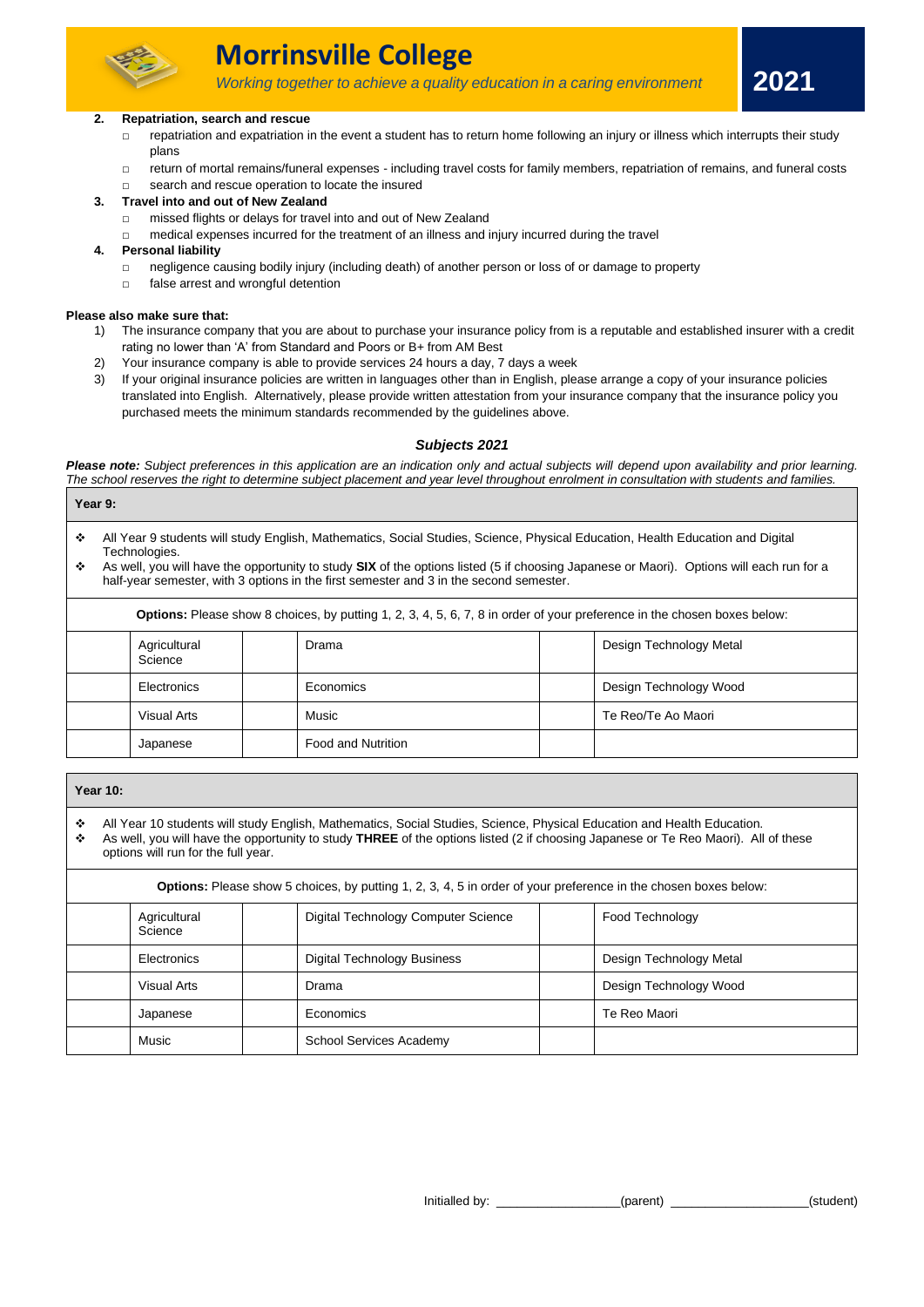

### **Year 11:**

- ❖ All Year 11 students will study English, Mathematics, Science and Physical Education.
- As well, you will have the opportunity to study 3 of the options listed.

| <b>Options:</b> Please show five choices, by putting 1, 2, 3, 4, 5 in order of your preference in the chosen boxes below. |                         |                                     |  |                         |  |  |  |
|---------------------------------------------------------------------------------------------------------------------------|-------------------------|-------------------------------------|--|-------------------------|--|--|--|
|                                                                                                                           | Agricultural<br>Science | Digital Technology Computer Science |  |                         |  |  |  |
|                                                                                                                           | Electronics             | <b>Digital Technology Business</b>  |  | Design Technology Metal |  |  |  |
|                                                                                                                           | Visual Arts             | Accounting                          |  | Design Technology Wood  |  |  |  |
|                                                                                                                           | Japanese                | Economics                           |  | Te Reo Maori            |  |  |  |
|                                                                                                                           | History                 | School Services Academy             |  | Te Ao Maori             |  |  |  |
|                                                                                                                           | Drama                   | Sports and Fitness                  |  | Geography               |  |  |  |
|                                                                                                                           | Music                   | <b>Sports Studies</b>               |  |                         |  |  |  |

| <b>Year 12:</b> |                                                                                                                         |  |                                                                                                                          |  |                                     |  |  |  |
|-----------------|-------------------------------------------------------------------------------------------------------------------------|--|--------------------------------------------------------------------------------------------------------------------------|--|-------------------------------------|--|--|--|
| ٠<br>❖          | All Year 12 students will study English.<br>As well, you will have the opportunity to study FIVE of the options listed. |  |                                                                                                                          |  |                                     |  |  |  |
|                 |                                                                                                                         |  | Options: Please show 8 choices, by putting 1, 2, 3, 4, 5, 6, 7, 8 in order of your preference in the chosen boxes below: |  |                                     |  |  |  |
|                 | Accounting                                                                                                              |  | Gateway                                                                                                                  |  | Design Technology Metal             |  |  |  |
|                 | Agri-Business                                                                                                           |  | Geography                                                                                                                |  | Design Technology Wood              |  |  |  |
|                 | <b>Agricultural Science</b>                                                                                             |  | History                                                                                                                  |  | Drama                               |  |  |  |
|                 | Biology                                                                                                                 |  | Japanese                                                                                                                 |  | Electronics                         |  |  |  |
|                 | Chemistry                                                                                                               |  | Home Economics                                                                                                           |  | Digital Technology Computer Science |  |  |  |
|                 | <b>Mathematics with Statistics</b>                                                                                      |  | Physics                                                                                                                  |  | <b>Physical Education</b>           |  |  |  |
|                 | Music                                                                                                                   |  | School Service Academy                                                                                                   |  | Tourism                             |  |  |  |
|                 | <b>Sports Studies</b>                                                                                                   |  | <b>Mathematics with Calculus</b>                                                                                         |  | Economics                           |  |  |  |
|                 | Te Reo Maori                                                                                                            |  | Digital Technology Business                                                                                              |  |                                     |  |  |  |
|                 | <b>Visual Arts</b>                                                                                                      |  | Te Ao Maori                                                                                                              |  | <b>Transition Studies</b>           |  |  |  |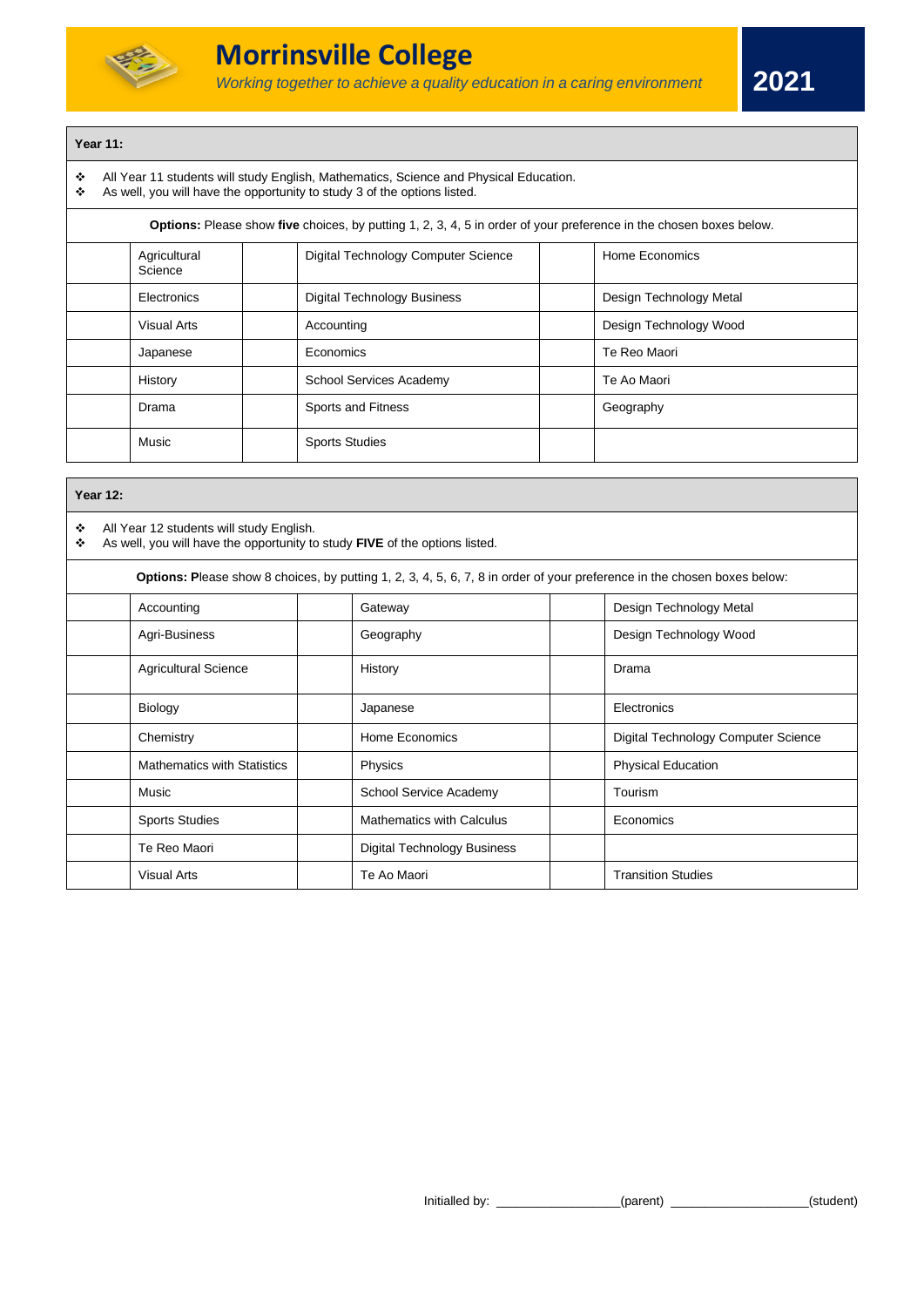

### **Year 13:**

❖ You will have the opportunity to study **FIVE** of the options listed below:

| Options: Please show 8 choices, by putting 1, 2, 3, 4, 5, 6, 7, 8 in order of your preference in the chosen boxes below: |                                    |                                     |  |
|--------------------------------------------------------------------------------------------------------------------------|------------------------------------|-------------------------------------|--|
| Accounting                                                                                                               | Gateway                            | <b>Digital Technology Business</b>  |  |
| Agri-Business                                                                                                            | Geography                          | Design Technology Metal             |  |
| Biology                                                                                                                  | Japanese                           | Drama                               |  |
| <b>Business Studies</b>                                                                                                  | <b>Classical Studies</b>           | Electronics                         |  |
| Chemistry                                                                                                                | <b>Mathematics with Statistics</b> | <b>Mathematics with Calculus</b>    |  |
| Economics                                                                                                                | <b>Sports Studies</b>              | Te Reo Maori                        |  |
| English                                                                                                                  | History                            | Design Technology Wood              |  |
| Music                                                                                                                    | <b>Transition Studies</b>          | <b>Physical Education</b>           |  |
| Physics                                                                                                                  | Home Economics                     | Digital Technology Computer Science |  |
| Te Ao Maori                                                                                                              | <b>Agricultural Science</b>        | Tourism                             |  |
| <b>Visual Arts</b>                                                                                                       | <b>School Services Academy</b>     |                                     |  |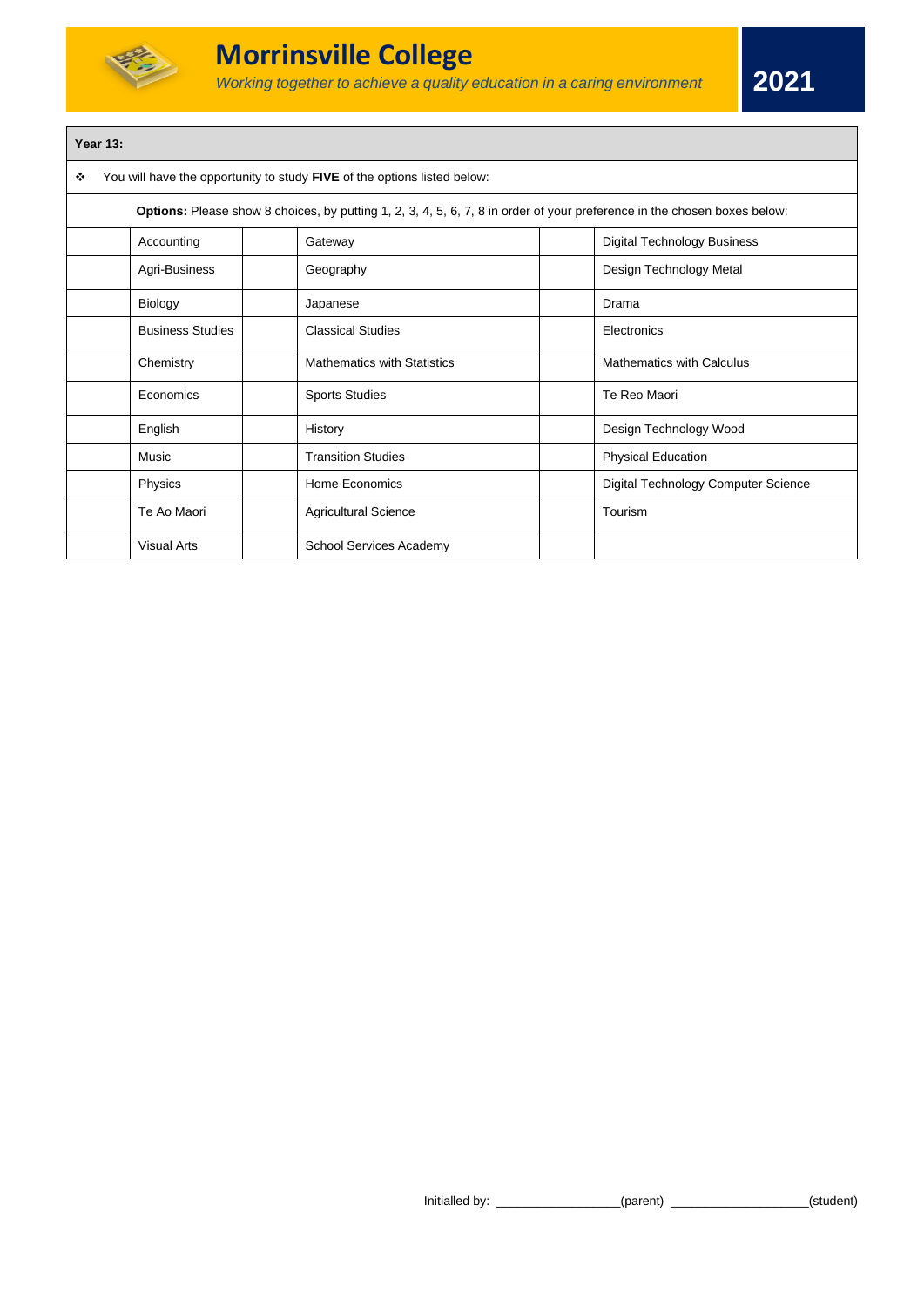

### **PART TWO:**

### *Working together to achieve a quality education in a caring environment* **BY SIGNING BELOW, THE STUDENT, THE SCHOOL AND THE PARENTS OR LEGAL GUARDIAN AGREE TO THOSE TERMS AND CONDITIONS. PLEASE ENSURE THE TERMS AND CONDITIONS ARE READ CAREFULLY.**

### **Terms and Conditions:**

**Definitions** 1. For the purposes of this Agreement the following terms shall have the following meanings:

**Accommodation** means the residential accommodation provided to the Student.

**Accommodation Agreement** means the agreement between the Student, the School, the Parents, which governs the Student's accommodation arrangements.

**Act** means the Education Act 1989.

**Agreement** means this Agreement, including any schedules. **Application Form** means the standard enrolment form which forms the cover page of this Agreement.

**Code** means the Education (Pastoral Care of International Students) Code of Practice 2016.

**Designated Caregiver** has the meaning as set out in the Code. **Disciplinary Action** includes termination of this Agreement and suspension, expulsion and exclusion of the Student as those terms are defined in the Act.

**Fee** means fees payable by the Parents to the School as per the Fee Schedule.

**Fee Schedule** means the schedule of fees for Tuition, Accommodation and Miscellaneous Charges, which is available from the School on request and may be updated from time to time.

**Homestay** has the meaning as set out in the Code.

**Legal Guardian** means the person (or persons) who is legally the guardian of the Student in their home country and has the legal right to make decisions about their care, education and well-being. It can include parents, where they have the right to make decisions for the Student.

**Offer of Place** means a Confirmed Offer of Place and does not include any provisional offer.

Parent means the Student's biological or legally adoptive Parent. Except where the context requires otherwise, references to Parents in this Agreement includes Legal Guardians and also includes a single Parent who has the sole right of guardianship in relation to the child.

**Residential Caregiver** has the meaning as set out in the Code. **School** means the school referred to in the annexed Application Form.

**Student** means the Student referred to in the annexed Application Form.

**Termination** means termination of the Agreement and includes termination by the School expelling or excluding the Student. **Tuition** means the education of the Student at the School.

**Period of Enrolment** means any period for which Fees are paid and for the purpose of this Agreement the enrolment of the Student begins on the course start date stated in the Student's Offer of Place and ends on the course end date stated in the Student's Offer of Place, or on such earlier date as the parties agree or the School terminates the Agreement pursuant to clause 24 or 26 of the Agreement.

#### **Preliminary Provisions**

- 2. The Agreement is declared to be an Enrolment Contract in terms of Section 2 of the Act.
- The School shall provide Tuition to the Student in accordance with school policies, the Code, the Act and any other applicable laws, in return for the payment of the Fee.

#### **Terms of Agreement**

4. Unless otherwise agreed in writing between the parties, the School's responsibility for the Student commences on the first day of the Period of Enrolment and ends on the last day of the Period of Enrolment, or in the event that the Student's Tuition is terminated, on the date of termination. The parties agree that any period of time in which the Student is in New Zealand before or after the Period of Enrolment will be at the risk of the Student and Parents/Legal Guardians and that the School will have no

legal or moral responsibility for what occurs during this period unless otherwise agreed in writing.

**2021**

- 5. Except in the circumstances described in clauses 6, 7 and 8, the conditions in this Agreement apply for the whole time that the Student is enrolled at the School during a Period of Enrolment. The Agreement may be renewed on application to the School in writing. Renewal of this Agreement is at the sole and absolute discretion of the School and is subject to satisfactory performance and attendance by the Student, the School making an Offer of Place for a further Period of Enrolment and the payment of Fees. For avoidance of doubt, should this Agreement be renewed the Period of Enrolment for the renewed term shall be that stated in the Offer of Place issued by the School to the Student in respect of the renewed term.
- The School is not responsible for the Student if the Student chooses to leave New Zealand during the Period of Enrolment. Should the Student leave New Zealand during the Period of Enrolment other than as part of a School-organised trip the School's responsibility for the Student shall cease upon the Student's departure and resume upon the Student's returning to New Zealand.
- 7. This Agreement is deemed to be written consent from the Parent or Legal Guardian that the School is not responsible for the Student's day-to-day care where the student is in the custody of a Residential Caregiver who is a supervisor for the Student while the Student is in temporary accommodation and that supervisor is not a resident of New Zealand and is travelling with or accompanying the Student for the purpose of supervising them during the Period of Enrolment.
- The School is not responsible for the Student's day-to-day care where the Student is in the custody of a person approved by the Parent or Legal Guardian as part of a handover of care arrangement during enrolment made in accordance with the Code.
- 9. During the Period of Enrolment the Student must keep the School reasonably informed of his or her whereabouts including without limitation if the Student intends to leave New Zealand during the Period of Enrolment.

### **Accommodation**

- 10. The Parents and Student agree that no changes to accommodation arrangements will be made whatsoever without the prior written agreement of the School.
- 11. The Parents and the Student agree that this Agreement is subject to and conditional on the School being satisfied that the Student has appropriate accommodation arrangements in place and, where applicable, an Accommodation Agreement or Designated Caregiver Agreement being entered into by all relevant parties.
- 12. The Parents irrevocably authorise the principal of the School to advise the Residential Caregiver (whether or not arranged through the school) of all matters and information required to be provided to the Parents and agree to appoint the Residential Caregiver in New Zealand to receive such information in substitution for the Parents.

#### **Immigration and Insurance**

- 13. The Parents and Student agree to comply with the immigration requirements as set out in the Immigration Act 2009, and any immigration conditions applicable to the Student's stay in New Zealand. The Parents and Student understand that the School has an obligation to report any breaches of the immigration requirements to the appropriate immigration authority.
- 14. The Student must maintain an up-to-date visa as stipulated by Immigration New Zealand.
- 15. The Parents agree that it is a condition of enrolment that the Student has current and comprehensive travel and medical insurance. Where insurance is not arranged by the School, the Parents will provide the School with evidence in English of the relevant insurance policy. If appropriate evidence is not provided, the School may organise insurance it considers appropriate and pass on this cost to the Student or Parents.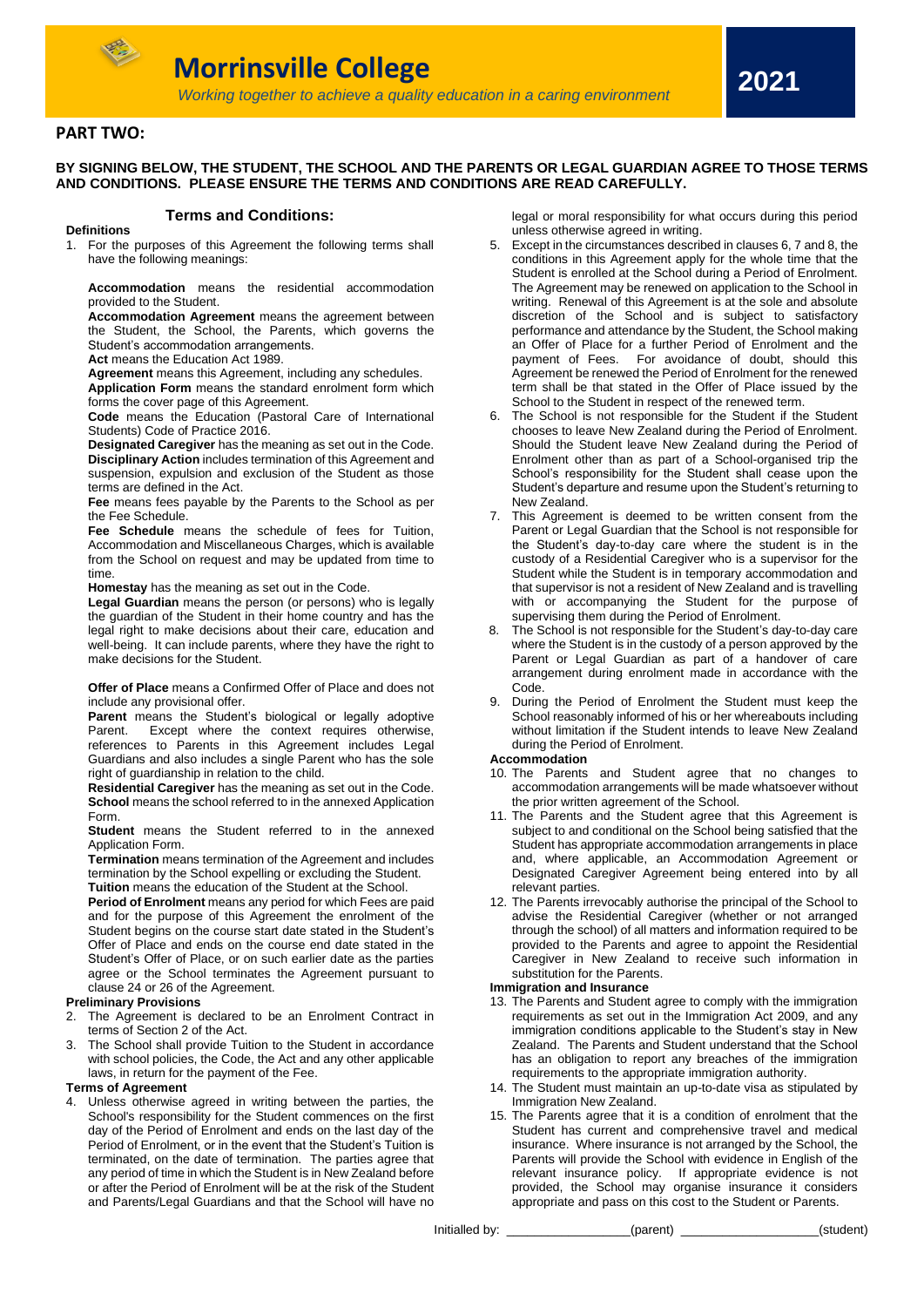

# **Morrinsville College**

*Working together to achieve a quality education in a caring environment*

#### **Fees**

- 16. The Fee must be paid to the School in advance of each Period of Enrolment or as otherwise directed by the School. The Parents and the Student agree to comply with school policies regarding the payment of the Fee.
- 17. If Tuition is terminated by the School during a Period of Enrolment, in accordance with the Act and the Code, any refund of the Fee applicable to that Period of Enrolment will be assessed in accordance with the Refund Policy contained in Schedule Three, as updated by the school from time to time.

#### **Information, Warranties and Acknowledgements**

- 18. The Parents agree to provide the School with educational, medical, financial or other information relating to the well-being of the Student as may be requested from time to time by the School. If the Parents provide misleading information or fail to disclose information about the Student to the School, such that the School has to change or modify the level of Tuition or Accommodation required by the Student, the School may charge the Parents such fees as required to adequately compensate for such additional requirements. For avoidance of doubt, the obligation to disclose information continues during the term of this Agreement and the Parents and Legal Guardians are obliged to notify the School in respect of any changing conditions in relation to the Student.
- 19. The Student and the Parents confirm that:
	- (a) The Student does not suffer from any medical condition or behavioural condition (including mental health conditions and allergies) that may negatively impact on the health, safety or education of the Student or any other student at the School, except as disclosed in writing in the Application Form;
	- (b) The Student does not have any medical or other special needs that require additional support, except as disclosed in writing on the Application Form;
	- (c) The Student has never been charged with or convicted of any crime, or the subject of other proceedings before any court, except as disclosed in writing on the Application Form;
	- (d) All information in the Application Form is true and correct to the best of their knowledge and belief.
- 20. The Parents and Student acknowledge that:
	- (a) The School may obtain at any time from any person or entity any information it requires to process and/or accept the Student for admission to the School or to perform or complete any of the other purposes under this Agreement. The Parents and the Student authorise any such person to release to the School any personal information that person holds concerning the Student and/or Parents.
	- (b) If the Student and/or Parents fail to provide any information requested in relation the Student's admission to the School, the School may be unable to process the Student's application.
	- (c) This Agreement is conditional at all times on the Student having accommodation in New Zealand which complies with the Code. If this condition is unable to remain fulfilled, then this Agreement will be at an end.
	- (d) Personal information of the Student and/or Parents collected or held by the School is provided and may be held, used and disclosed to enable the School to process the Student's eligibility to receive Tuition at the School and Accommodation.
	- (e) The Parents agree that where the Student lives in a School approved Homestay, this Agreement is subject to an Accommodation Agreement being entered into by the School and the Parents. Where the Student lives with a Designated Caregiver, this Agreement is subject to a Designated Caregiver Agreement being entered into by the School, the Parents and the Designated Caregiver. In either case, a breach by the Student of the Accommodation Agreement or of the Designated Caregiver Agreement will be deemed to be a breach of this Agreement.
	- (f) All personal information provided to the School is collected and will be held by the School.
	- (g) The Student and Parents have the right under the Privacy Act 1993 to obtain access to and request corrections of

any personal information held by the School concerning them.

- (h) Under the Privacy Act 1993, any information collected may be provided to education authorities.
- (i) Information relating to the education, health, welfare or safety of the Student, may be released to relevant parties outside the School, at the discretion of the School.
- (j) Photographs and videos of the Student may be used for the Student's records and in any publicity material for the School, unless otherwise agreed in writing by the parties.

#### **Consent**

- 21. The Parents and the Student who have signed this Agreement irrevocably appoint and authorise the Principal of the School (or such other person as may be appointed by the School to carry out the Principal's duties) to:
	- (a) Receive information from any person, authority, or corporate body concerning the Student including, but not limited to, medical, financial, educational or welfare information;
	- (b) Provide consents that may be necessary to be given on the Student's behalf in the event of a medical emergency where it is not reasonably practicable to contact the Parents.
- 22. The School shall seek specific written consent of the Parents before the Student, being a student of any age, participates in any activity either organised by the School or by another party which is considered to be adventure activities or extreme sports or are activities that are organised by the School and require the Student to stay away from their regular accommodation overnight.
- 23. Except in the circumstances described in clause 22, this Agreement is deemed to be written consent of the Parents for any activity organised and/or supervised by the School, including trips and physical activities, regardless of whether consent is sought from domestic students in relation to the same activity.
- 24. Unless otherwise agreed in writing by the parties, this Agreement is deemed to be written consent for leisure travel or stays organised and supervised by the Student's Homestay or Residential Caregiver (where applicable), where the travel is within New Zealand for a period of not more than seven days and does not result in the Student missing any scheduled school days.

#### **Conduct, Discipline and Termination**

- 25. The Student will comply at all times with school policies, the Code and the Act, and the Parents shall work with the School to ensure such compliance. This includes, without limitation, compliance with the Code of Student Conduct which is annexed to this Agreement as Schedule One, including any amendments made by the School during the Period of Enrolment.
- 26. In the event of any breach of this Agreement by the Student or the Parents, the School may take any disciplinary step it considers appropriate, including terminating this Agreement, and/or suspending, excluding or expelling the Student and (if applicable) notify Immigration New Zealand of its decision to terminate the Agreement or to exclude or expel the Student.
- 27. Without limitation, the following actions shall be deemed to be breaches of this Agreement which may warrant disciplinary action:
	- (a) Refusal by the Student to obey any reasonable instruction given by any employee or officer of the School during the Period of Enrolment;
	- (b) Any breach of the Code of Student Conduct by the Student;
	- (c) Any breach of the Accommodation Agreement or Designated Caregiver Agreement by the Student or Parent;
	- (d) Any act by the Student during the Period of Enrolment which creates a risk to the safety of any person;
	- (e) Any act by the Student during the Period of Enrolment which jeopardises the education of any other Student;
	- (f) Any breach of clauses 14 or 15 of this Agreement or of the warranties contained in clause 19 of this Agreement;
	- (g) Failure to make payments pursuant to the Fee Schedule; and
	- (h) Any other breach of this Agreement.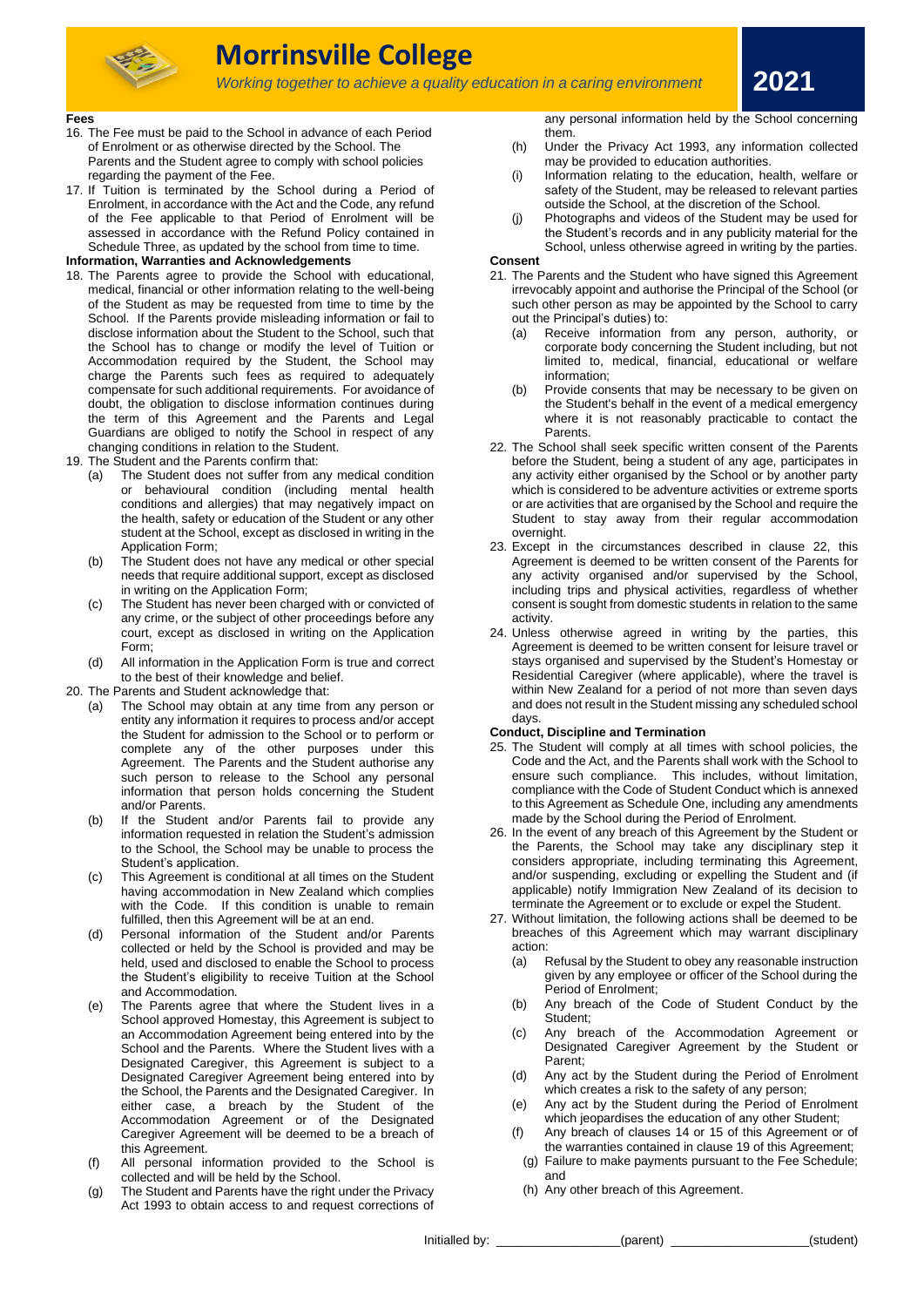

## **Morrinsville College**

*Working together to achieve a quality education in a caring environment*

28. Where appropriate, the School will follow the process set out in the Disciplinary Policy which is annexed to this Agreement as Schedule Two when exercising its disciplinary powers pursuant to clause 26 of this Agreement, but nothing in this Agreement shall limit the power of the School to summarily terminate this Agreement or expel or exclude the Student for serious misconduct or to suspend the Student pending investigation if the School concludes that this step is necessary for the purpose of protecting the safety of any person, including the Student.

#### **General Matters**

- 29. No party to this Agreement is liable to the other for failing to meet its obligations under this Agreement to the extent that the failure was caused by an act of God or other circumstances beyond its reasonable control.
- 30. This Agreement shall be construed and take effect in accordance with the non-exclusive laws of New Zealand. In relation to any legal action or proceedings arising out of or in connection with this Agreement the Parents irrevocably:
	- (a) Submit to the non-exclusive jurisdiction of the Courts of New Zealand; and
	- (b) Agree that proceedings may be brought before any Court including any forum constituted under the Arbitration Act 1908 within New Zealand, and waive any objection to proceedings in any such Court or forum on the grounds of venue or on the grounds that the proceedings have been brought in an inconvenient forum.

31. Notices given under this Agreement must be in writing and given to the addresses set out in the Application Form. Those notices sent by post will be deemed to have been received ten (10) days after posting.

**2021**

- 32. Notices may also be given by sending an email to the email addresses specified on the first page of this Agreement and will be deemed to have been received 12 hours after it has been sent.
- 33. This Agreement contains the entire understanding of the parties and overrides any prior promises, representations, understandings or agreements. The terms of the Agreement may be changed by the School in consultation with the Student, and Parents, except where such change is required by New Zealand legislation or the Code. This Agreement shall continue in force during the Period of Enrolment with the School.
- 34. The School shall at all times comply with the Health and Safety at Work Act 2015.
- 35. Nothing in this Agreement limits any rights that the Parents or Student may have under the Consumer Guarantees Act 1993.
- 36. The parties acknowledge that prior to signing this Agreement, they have had the opportunity to seek independent legal advice in respect of its content and effect.
- 37. This Agreement may be executed in one or more counterparts, each of which when so executed and all of which together shall constitute one and the same Agreement. Delivery of executed counterparts may be delivered by email or through an internet service set up for that purpose.
- 38. The parties agree that any dispute in relation to this Agreement will be resolved in accordance with the Code and the School Policies.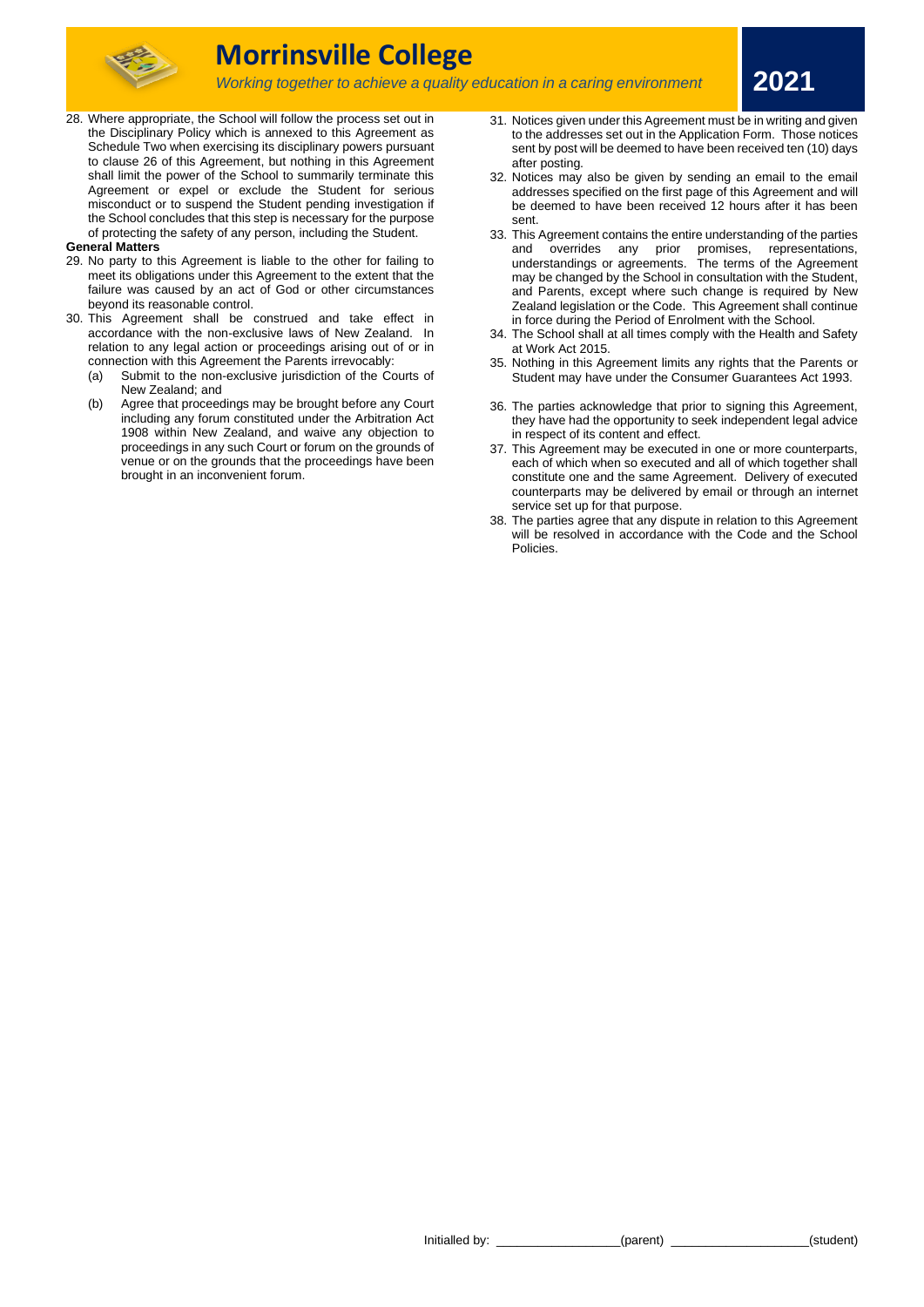

We declare that the information contained in this application is true and complete. We understand that any false or incomplete information submitted in support of this application may invalidate this application and may result in the withdrawal of an Offer of Place. We agree that we have received sufficient information to make an informed decision about enrolment at the School.

**Key Terms:** This Contract of Enrolment includes provisions:

- (i) that allow the School to discipline the Student, including by expulsion
- (ii) that control and limit the Student's rights of refund when Enrolment ends early<br>(iii) that require the Parents to make full disclosure of all relevant information and
- $\begin{equation} \widetilde{f}(\widetilde{f}) \text{ } & \text{that require the Parents to make full disclosure of all relevant information and} \\ \text{(iv)} & \text{that provide consent for the School to permit certain activities without further conditions.} \end{equation}$
- that provide consent for the School to permit certain activities without further consent from the Parents.

*This is an important legal document. Please read all clauses carefully.*

**By signing this agreement you confirm that all of the information in the application form is true and complete.**

### **SIGNING**

### **Parents/Legal Guardians**

By signing below, the Parent(s) (as applicable) confirm that they have read the Agreement and agree to be bound by it in all respects: (please also initial each page of the Agreement, including the schedules)

| Name.         | Date <sup>-</sup> |
|---------------|-------------------|
| Name.<br>____ | Date:             |

### **School**

By signing below, the authorised signatory of the School confirms that they are authorised to sign on behalf of the School, and confirms that the School will be bound by the Agreement in all respects:

| Nа | -<br>__ |
|----|---------|
|    |         |

### **Student**

By signing below, the Student confirms he/she has read and understood the Agreement and agrees to abide by the Code, School Policies and (to the extent applicable) the Agreement: (please also initial each page of the Agreement, including the schedules)

| Name: |  |
|-------|--|
|       |  |

| Name: | nature | Date.<br>--<br>___ |
|-------|--------|--------------------|
|       |        |                    |

**Code of Conduct** (Schedule One)



Our school holds dearly to our CLEAR (Contribute, Listen, Engage, Achieve, Respect) principles and we expect our students to behave in keeping with these.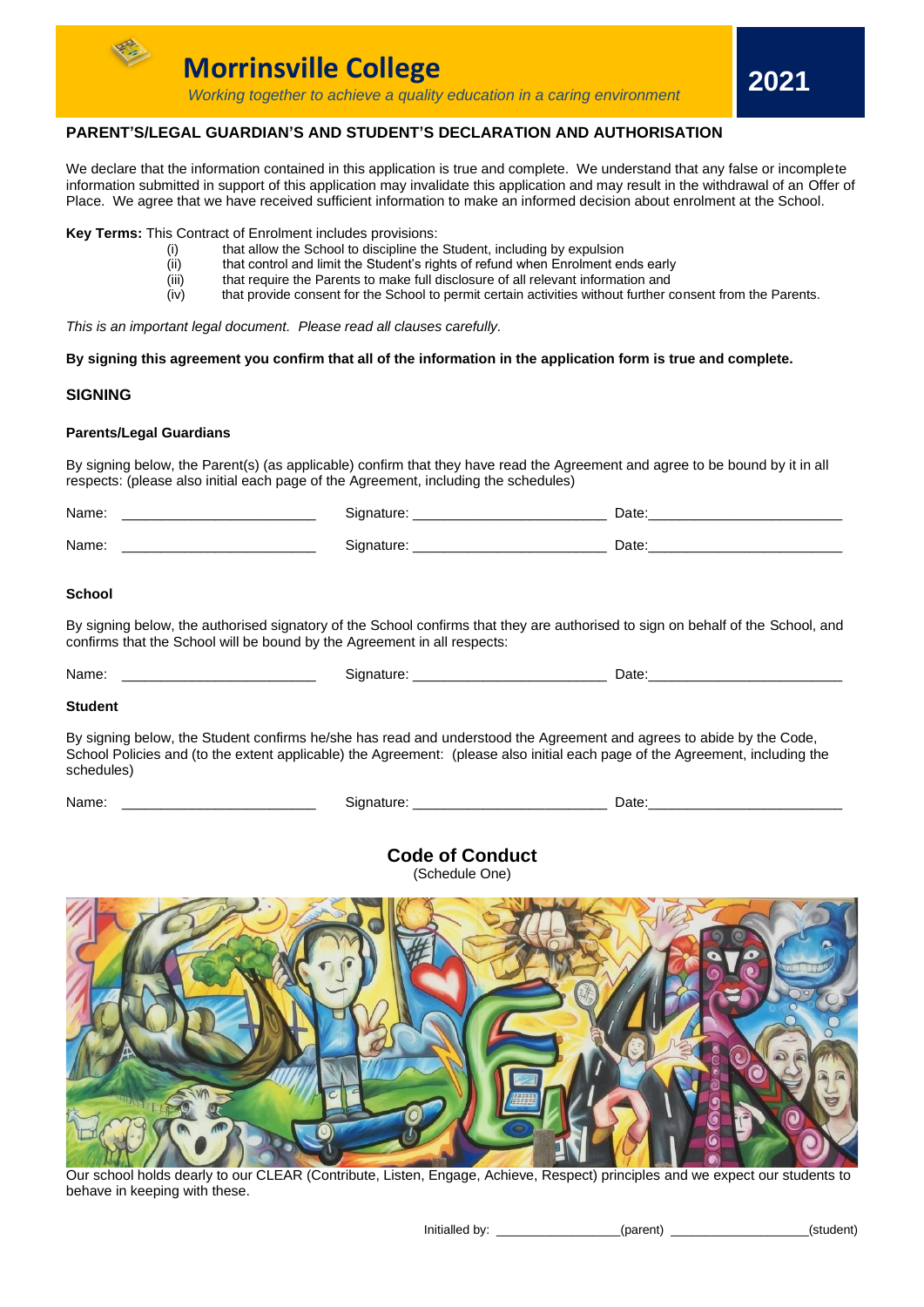

**2021**

Morrinsville College is proud of the pastoral support systems we have in place to assist students with problems that arise at school or in the home environment. If a student misbehaves and does not keep to the school rules then each case will be considered on an individual basis and different strategies will be put in place according to the severity of the case.

By signing below you accept the responsibilities when enrolling as a student at Morrinsville College.

- All International Students will:<br>1. Comply with all the lay 1. Comply with all the laws of New Zealand, including those relating to the consumption of alcohol, cigarettes and illegal substances
- 2. Abide by the school rules and those of the Homestay Programme
- 3. Be able to travel outside of Morrinsville if they fill out an 'away' form and special conditions are met, and only with the approval the International Director
- 4. Inform the International Director if wanting to drive a car or learn to drive while in New Zealand. The Director will check with parents, guardians, agents and homestays that permission is granted and suitable insurance is in place
- 5. Not be allowed to go flatting
- 6. Not be allowed to marry while in New Zealand
- 7. Not engage in any social or leisure activity that may place them in undue danger or risk of harm
- 8. Study to the best of their ability and respect the learning of others, their opinions and their property.

### **Disciplinary Policy**

(Schedule Two)

The following is the School's current disciplinary policy for dealing with breaches of the Agreement. This is not intended to restrict the School's general power of discipline and this policy may be changed from time to time at the discretion of the School.

#### **Overview**

- 1. Except in serious situations where immediate termination of the Agreement is necessary, or where the breach does not warrant any formal response other than a warning, the School will endeavour, where appropriate, to follow a two-stage disciplinary process.
- 2. In Stage One, the School will investigate and determine the facts, and will reach a conclusion on what happened and whether it amounts to a breach of the Agreement.
- 3. In Stage Two, if the School has determined that a breach has occurred, the School will consider the appropriate response to that breach, up to and including termination of the Agreement.
- 4. The Student will have an opportunity to provide a response to the alleged breach that the School is investigating (**the Allegation**) and any proposed disciplinary action that the School is considering taking (**the Proposed Action**).
- 5. This policy does not limit the School's power to take appropriate disciplinary action urgently and without following this process if this is necessary having regard to the seriousness of the breach.
- 6. This policy also does not limit the School's power to stand-down or suspend the student for the duration of the disciplinary process where stand-down or suspension is considered necessary for the safety or education of any person.

### **General Policy**

When the School is conducting a disciplinary process involving the Student it will endeavour to provide the Student with the following:

- (a) a written summary of the Allegation and/or the Proposed Action;
- (b) an opportunity to respond to the Allegation or the Proposed Action, either in person or in writing or both, at the choice of the Student;
- (c) an opportunity to consider the Allegation or the Proposed Action for a reasonable period of time (having regard to the seriousness of the Allegation or the Proposed Action) before giving a response;
- (d) an opportunity to contact his or her Parent before giving a response, unless the delay caused by contacting that person is unreasonable having regard to the seriousness of the Allegation or Proposed Action;
- (d) an opportunity to have an independent support person of his or her choice present at any meeting relating to the disciplinary process;
- (e) an opportunity to meet with that support person in private at any stage during the disciplinary process;
- an opportunity to have a translator present (or otherwise facilitate the Student participating in the process in his or her own language) during any meeting or process if the School or the Student considers that a language barrier means that a translator is required; and
- (g) a copy of this policy setting out the rights which the Student has when engaging in the disciplinary process.

#### **Disciplinary Procedure**

#### **Stage One: Incident Investigation**

- 1. When the School learns of any incident or any other thing that may be a breach of the Agreement or might otherwise warrant a disciplinary response, the School will notify the Student of the Allegation and will provide the Student with an opportunity to give a response.
- 2. Where appropriate, having regard to the seriousness of the Allegation, the Student will have the opportunity to respond either in person or in writing or both, at the choice of the Student. The School will receive this response and give it genuine consideration before making a decision about the Allegation.
- 3. When the School makes a decision about the Allegation it will advise the Student and Parent, in writing if possible, about its conclusion as to what happened and whether it amounts to a breach of the Agreement.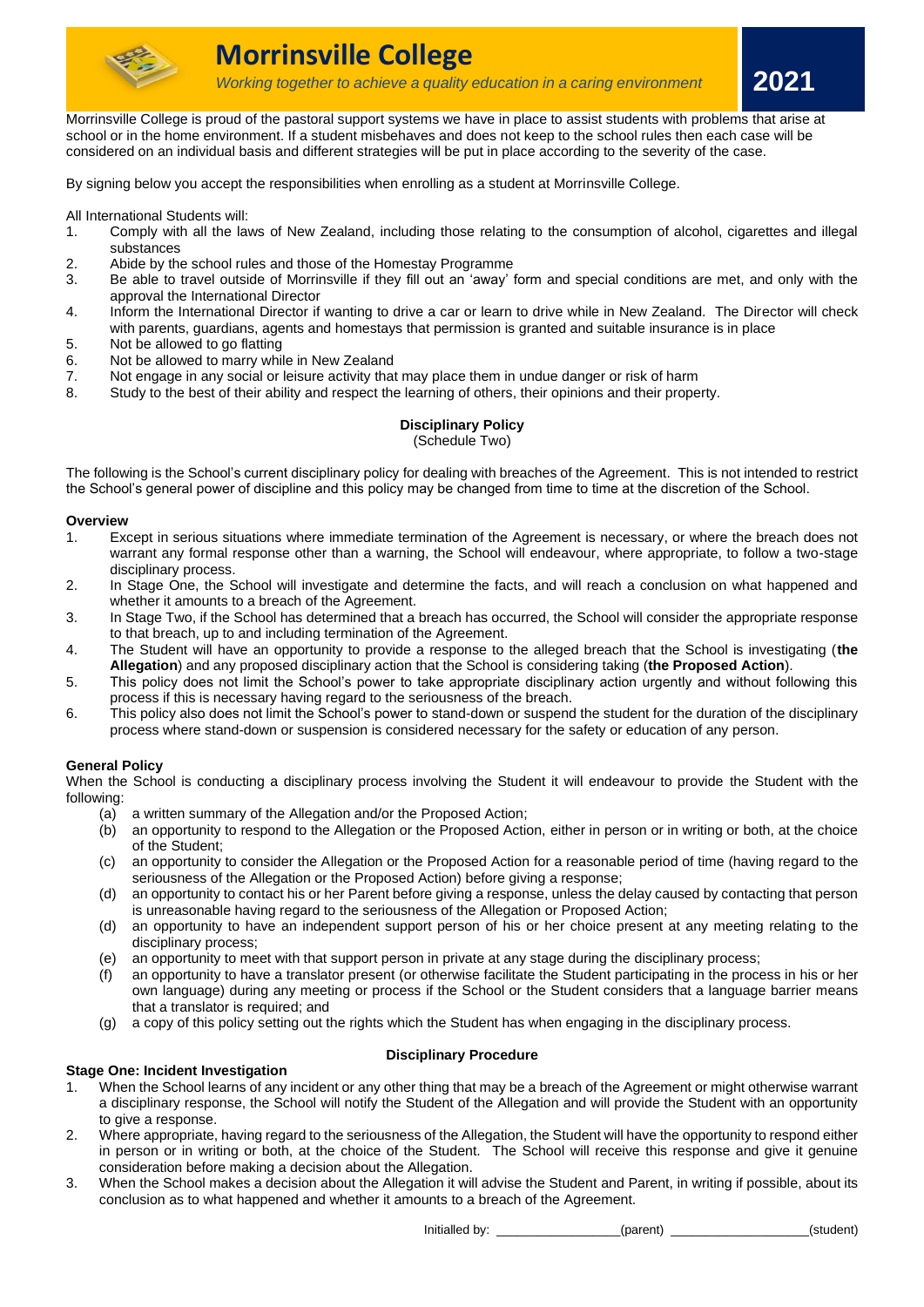

### **Stage Two: Outcome Discussion**

- 1. If the School determines that a breach of the Agreement has occurred, it will advise the Student and Parent of the possible disciplinary actions that it will consider taking in response to the breach and will provide the Student and Parents with an opportunity to give a response.
- 2. Where appropriate, having regard to the seriousness of the breach, the Student and Parent will have the opportunity to respond either in person or in writing or both, at the choice of the Student. The School will receive this response and give it genuine consideration before making a decision about the disciplinary action to be taken.
- 3. When the School makes a decision about the disciplinary action that it will take in response to the breach it will advise the Student and Parents of its decision, in writing if possible. The disciplinary action will not take effect, and no actions will be taken to put it into place, until the Student and Parents have been advised of the decision.

### **Refund Policy**

### (Schedule Three)

### **Request for a refund of international student fees**

- 1. The School will consider all requests for a refund of international student fees. Requests should be made in writing to the School as soon as possible after the circumstances leading to a request.
- 2. A request for a refund should provide the following information to the School:
	- a) The name of the student
		- b) The circumstances of the request
		- c) The amount of refund requested
		- d) The name of the person requesting the refund
		- e) The name of the person who paid the fees
		- f) The bank account details to receive any eligible refund
		- g) Any relevant supporting documentation such as receipts or invoice.

### **Non-refundable fees**

- 3. The School is unable to refund some fees. The following fees relate to expenses that the School may have paid or will incur as a result of receiving an application for enrolment and cannot be refunded:
	- a) **Administration Fee:** Administration fees meet the cost of processing an international student's application. Administration fees exist whether an application is accepted or not, or whether a student remains enrolled after an application is accepted.
	- b) **Insurance:** Once insurance is purchased, the school is unable to refund insurance premiums paid on behalf of the Student. Students and families may apply directly to an insurance company for a refund of premiums paid.
	- c) **Homestay Placement Fee:** Homestay placement fees meet the cost of processing a request for homestay accommodation by the Student. Costs incurred for arranging homestay accommodation for the Student prior to the refund request cannot be refunded.
	- d) **Used Homestay Fees:** Homestay fees paid for time the Student has already spent in a homestay cannot be refunded. Used homestay fees may also include a notice period of two weeks.
	- e) **Portion of Unused Tuition Fees:** The School may retain a portion of unused tuition fees. Amounts retained will relate to costs that have been incurred or committed by the School and may vary.

#### **Request for a refund for failure to obtain a study visa**

4. If the Student fails to obtain an appropriate study visa, a refund of international student tuition fees will be provided less any Administration Fee that has been paid.

#### **Requests for a refund for voluntary withdrawal from enrolment - Withdrawal prior to enrolment**

If the Student voluntarily withdraws prior to the start date of their enrolment, a refund of international student fees will be provided, less any relevant non-refundable fees set out in this policy.

#### **Requests for a refund for voluntary withdrawal from enrolment - Withdrawal after enrolment**

6. If the Student withdraws on or after the start date of their enrolment, reasonable written notice of withdrawal is required by the school. Unless otherwise agreed by the School, a refund will be provided, less a minimum of ten weeks' tuition fee and any other relevant non-refundable fees as outlined in this policy.

**Requests for a refund where the School fails to provide a course, ceases as a signatory or ceases to be a provider**

- 7. If the School fails to provide the agreed course of education, or is no longer a signatory to the Code, or no longer operates as an international education provider, the School will negotiate with the Student or their family to either:
	- a) Refund the unused portion of international student tuition fees or other fees paid for services not delivered, or
	- b) Transfer the amount of any eligible refund to another provider, or
	- c) Make other arrangements agreed to by the student or their family and the school.

### **Where the Student's enrolment is ended by the School**

8. In the event the Student's enrolment is ended by the School for a breach of the Contract of Enrolment, the School will consider a request for a refund less:

- a) Any non-refundable fees set out in this policy
- b) Ten weeks' tuition fee
- c) Any other reasonable costs that the school has incurred in ending the Student's enrolment

#### **Where the Student changes to a domestic student during the period of enrolment**

9. If the Student changes to a domestic Student after the start date of their enrolment, reasonable written notice of the change is required by the School. Unless otherwise agreed by the School, a refund will be provided less a minimum of ten weeks' tuition fee and any other relevant non-refundable fees as outlined in this policy.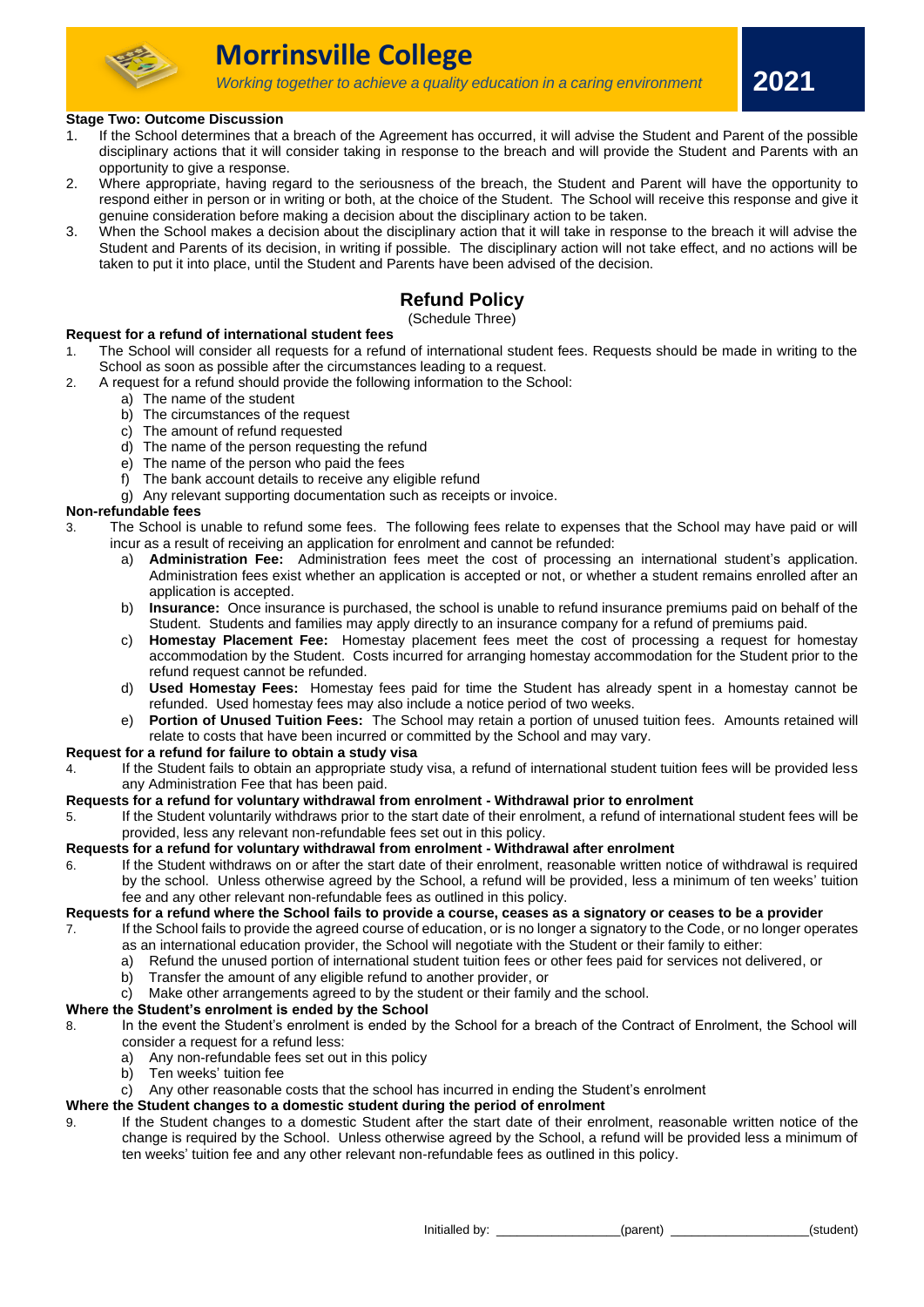

**2021**

#### **Where a student voluntarily requests to transfer to another signatory**

10. If the Student requests to transfer to another signatory after the start date of their enrolment, reasonable written notice of the transfer is required by the School. Unless otherwise agreed by the School, a refund will be provided less a minimum of ten weeks' tuition fee and any other relevant non-refundable fees as outlined in this policy.

### **Request for a refund of homestay fees**

- 11. If for any reason, the Student withdraws after the start date of their enrolment, any unused homestay fees will be refunded, less any relevant non-refundable fees set out in this policy.
- 12. Where a Student moves from a school homestay and requests a refund of any unused homestay fees, these will be refunded less any non-refundable fees set out in this policy.

#### **Requests for a refund of fees unused at the end of enrolment**

13. Except by written request from parents, prepaid fees unused at the end of enrolment amounting to less than NZD\$50 will be refunded to the Student in cash. Sums of NZD\$50 or greater will be refunded into a nominated bank account.

#### **Outstanding activity fees or other fees**

14. Any activity or other fees incurred by the Student during enrolment and owed to the School at the time of withdrawal, will be deducted from any eligible refund.

#### **Refunds to be made to the country of receipt**

15. Unless otherwise agreed in writing, all eligible refunds of fees of NZD\$1,000 or more received from outside of New Zealand will be refunded to a nominated bank account in the source country.

#### **Rights of families after a decision regarding a refund has been made by the School**

- 16. A decision by the School relating to a request for a refund of international student fees will be provided to the Student or family in writing and will set out the following information:
	- a) Factors considered when making the refund decision
	- b) The total amount to be refunded
	- c) Details of non-refundable fees.
- 17. The Student and their family has the right to take a grievance to the Code Administrator or Disputes Resolution Scheme in the event that they are dissatisfied with a refund decision made by the School.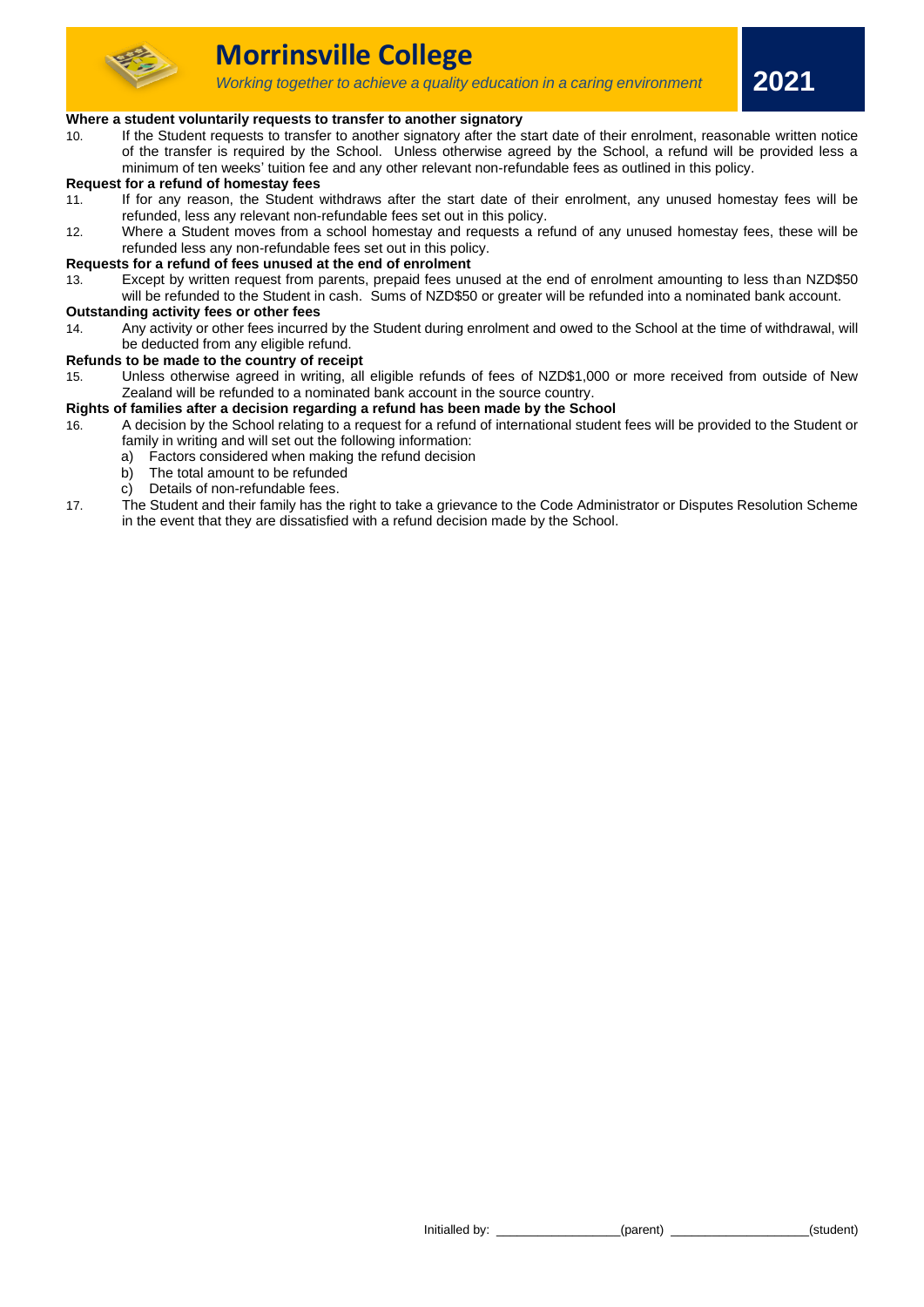

### **PART THREE:**

### **PLEASE COMPLETE THE INTERNATIONAL STUDENT ACCOMMODATION AGREEMENT ONLY IF THE STUDENT WILL BE LIVING IN A HOMESTAY WHILE ENROLLED AT THE SCHOOL.**

### **INTERNATIONAL STUDENT ACCOMMODATION AGREEMENT**

**(When placing a student in a School-Approved Homestay)**

**Terms and Conditions:**

1. For the purposes of this Agreement the following terms shall have the following meanings:

**Accommodation** means the residential accommodation provided to the Student pursuant to this Agreement. **Accommodation Requirements** means the rules and requirements of the Accommodation as set out in Schedule One of Part Three. **Agreement** means this Accommodation Agreement between the Student, School, and Parents which governs the Student's Accommodation arrangements.

**Application Form** means the standard enrolment application form.

**Code** means the Education (Pastoral Care of International Students) Code of Practice 2016 as updated from time to time and available online at www.legislation.govt.nz under Education (Pastoral Care of International Students) Code of Practice 2016.

**Contract of Enrolment** means the Agreement between the Student, the School and the Parents which governs the Student's Tuition. **Homestay** has the meaning as set out in the Code.

**Parents** means the Parents referred to in the Application Form.

**Residential Caregiver** means the person responsible for the Student at the Accommodation.

**Residential Caregiver Agreement** means an agreement between the School and the Residential Caregiver.

**School means the school referred to in the Contract of Enrolment.** 

**Student** means the International Student residing at the Accommodation as referred to in the Application Form.

**Tuition** means the education of the Student at the School.

All other terms have the same meaning as in the Contract of Enrolment.

- 2. The School is a signatory to and complies with the Code. Unless living with a Parent, every International Student is required to reside at an Accommodation approved by the School using the process set out in the Code.
- 3. The Parents and Student agree to adhere to the following terms and conditions of the Accommodation:
	- (a) The School agrees that all information regarding the Residential Caregiver, the Parents and the Student relating to the Accommodation will be kept confidential, except disclosure:
		- (i) To the Student, the Parents or Residential Caregiver (as the case may be);
		- (ii) To any professional consultant or such person where it is in the interests of the Student to provide the information;
		- (iii) Pursuant to any statutory or other legal duty.
	- (b) The Parents agree that if behaviours or conditions of the Student emerge after placement with a Residential Caregiver such that the Residential Caregiver is unable to provide the level of accommodation or care required for the safety and well-being of the Student. the School may terminate this Agreement.
	- (c) The Parents or the Student have the right under the Privacy Act 1993 to obtain access to and request corrections of any personal information held by the School concerning them in relation to the Student's placement with a Residential Caregiver.
	- (d) Under the Privacy Act 1993, any information collected may be provided to education authorities.
	- (e) These terms and conditions may be varied by the School (acting reasonably) upon reasonable notification from time to time and will continue to apply until notified otherwise.
- 4. If the Parents provide misleading information or fail to disclose information about the Student prior to placement with the Residential Caregiver and during the term of the Homestay the School may (in its sole discretion):
	- (a) Charge the Parent such fees as required to adequately compensate for additional requirements due to providing misleading information or the lack of disclosure; or
	- (b) Terminate this Agreement.
- 5. The initial appointment and ongoing engagement of the Residential Caregiver is subject at all times to:
	- (a) the Residential Caregiver and the School entering into a Residential Caregiver Agreement; and
	- (b) the School's usual requirements and policies in relation to the Accommodation.
- 6. The School will ensure that to the best of its ability:
	- (a) The Accommodation provides a safe, positive and healthy environment for the Student and complies with the Code;
	- (b) The Residential Caregiver's appointment has not involved any form of gift (financial or otherwise) to or from a third party;
	- (c) The appointment of the Residential Caregiver does not represent any actual or perceived conflict of interest, and that any possible conflict of interest has been notified to the School;
	- (d) The Residential Caregiver will take all reasonable steps to ensure the Student's compliance with New Zealand laws (including, where appropriate, informing the Student of such laws), and will immediately report any possible legal breach to the School; and
	- (e) The Student only engages in lawful, responsible and positive recreational activities outside of School.
- 7. Unless otherwise agreed in writing by the parties, the Parents provide consent to the Student's Homestay or Residential Caregiver (where applicable) for the Student to undertake supervised leisure travel and overnight stays within New Zealand for a period of not more than seven days where the leisure travel or stay does not involve the Student participating in any adventure activities or extreme sports or result in the Student missing any scheduled school days.
- 8. The School will seek specific written consent from the Parents for leisure travel or overnight stays of more than seven days or which results in the Student missing any scheduled school days.
- 9. The Student shall seek specific written consent from the School before the Student, being a Student of any age, participates in any activities while in the care of the Student's Homestay or Residential Caregiver (where applicable) which are considered to be adventure activities or extreme sports. The School shall only give such Consent where approved by the Parents in terms of the Contract of Enrolment.
- 10. The School may take such measures as it considers appropriate (acting reasonably) to monitor compliance with the Code. This may include, without limitation, regular check-ins with both the Student and the Residential Caregiver.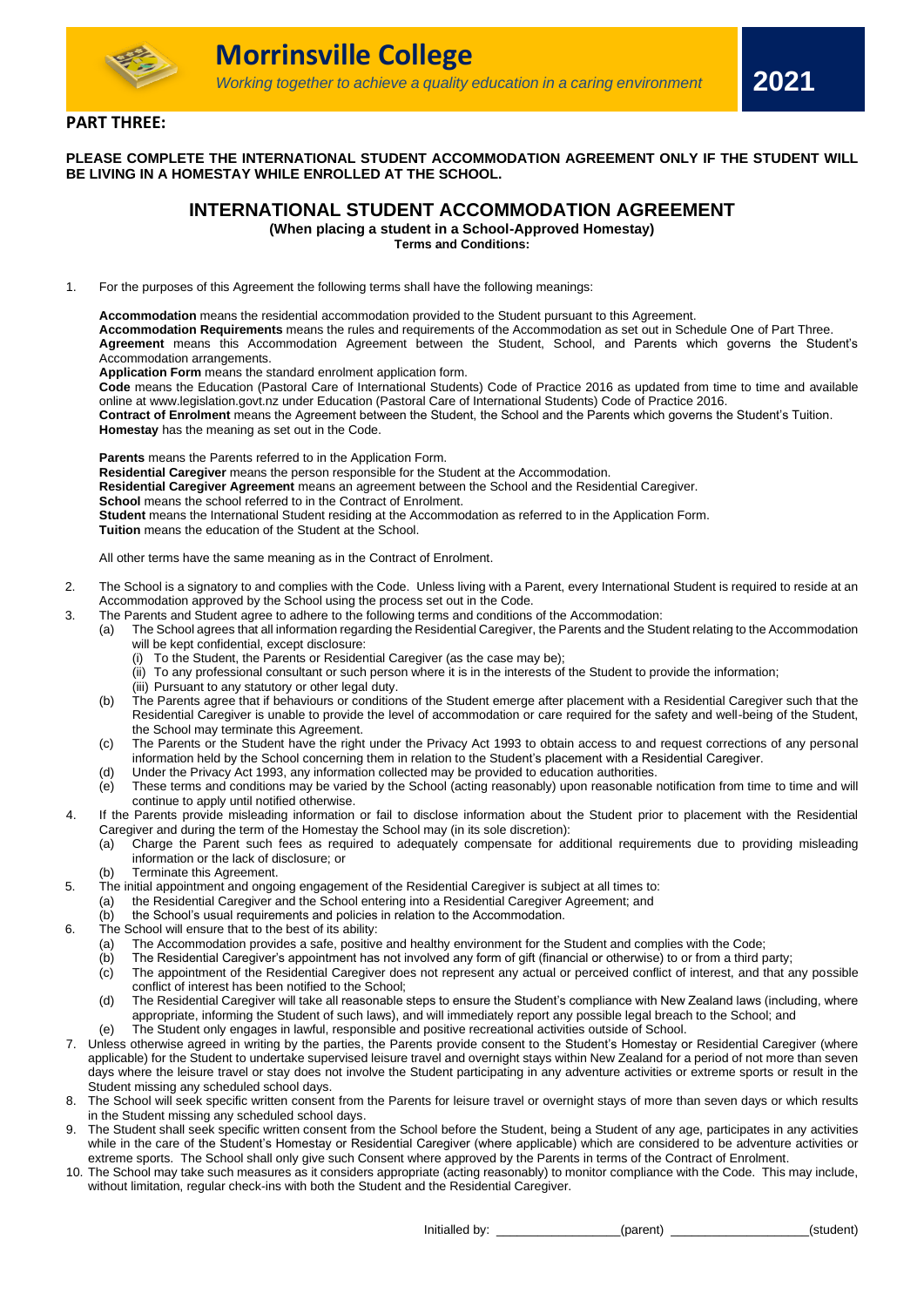

**2021**

11. Unless otherwise agreed in writing, the Student will be entitled to commence their Homestay at the Accommodation 5 days prior to the Period of Enrolment (as that term is defined in the Contract of Enrolment) commencing, and 5 days following the end date of the Period of Enrolment (as that term is defined in the Contract of Enrolment). Should this Agreement be terminated prior to the expiry of the Period of Enrolment the Student will be required to vacate the Accommodation immediately. The School may, at its sole discretion, and without any obligation on it to do so, extend the time for the Student to vacate the Accommodation. Any such extension shall be given in writing and shall be without prejudice to the School's right to later insist that the Student immediately vacate the Accommodation.

#### **Expectations**

- 12. The Student will comply at all times with the Accommodation Requirements and the Parents shall work with the School to ensure such compliance.
- 13. In the event that the Student is removed from a Residential Caregiver for any reason, the School will take all reasonable steps to source, over a reasonable period of time (as determined by the School in its absolute discretion), appropriate alternative approved Accommodation for the Student.
- 14. The Student will treat the Accommodation with due care and respect and the Student is liable for costs associated with repairing any damage caused to the Accommodation by the Student. For avoidance of doubt, the School is not responsible for any damage caused to the Accommodation by the Student.

#### **Fees**

15. The Parents must pay all accommodation fees to the School in accordance with the School's fee schedule as defined in the applicable Contract of Enrolment.

#### **Termination**

- 16. The School reserves the right to terminate this Agreement if the Student is in breach of the Accommodation Requirements.
- 17. If the Student is suspended, expelled or excluded from the School, the parties agree that this shall constitute a breach of the Accommodation Requirements and this Agreement may be terminated as a consequence.
- 18. Where this Agreement is terminated, fees may be refunded in accordance with School Policies.

#### **General**

- 19. This Agreement shall be construed and take effect in accordance with the non-exclusive laws of New Zealand. In relation to any legal action or proceedings arising out of or in connection with this Agreement, the Parents irrevocably:
	- (a) submit to the non-exclusive jurisdiction of the Courts of New Zealand; and
	- (b) agree that proceedings may be brought before any Court including any forum constituted under the Arbitration Act 1908 within New Zealand, and waive any objection to proceedings in any such Court or forum on the grounds of venue or on the grounds that the proceedings have been brought in an inconvenient forum.
- 20. Notices given under this Agreement must be in writing and given to the addresses set out in the Application Form. Those sent by post will be deemed to have been received ten (10) days after posting. The Parties agree that email correspondence is a suitable means of communication and emails will be deemed to have been received when acknowledged by the party or by return email.
- 21. This Agreement contains the entire understanding of the parties and overrides any prior promises, representations, understandings or agreements.
- 22. The parties acknowledge that prior to signing this Agreement, they have had the opportunity to seek independent legal advice in respect of its content and effect.

#### **Disputes**

- 23. The parties agree that any dispute in relation to this Agreement will be resolved in accordance with the Code and the School Policies.<br>24. Agreement may be executed in one or more counterparts, each of which when so ex
- Agreement may be executed in one or more counterparts, each of which when so executed and all of which together shall constitute one and the same Agreement. Delivery of executed counterparts may be delivered by email or facsimile transmission

### **Accommodation Requirements**

(Schedule One)

#### **While living in a School approved Homestay, the Student agrees:**

- 1. To comply with all laws of New Zealand.
- 2. Not to engage in any social or leisure activities that may place them, or other persons, in undue danger or risk of harm. This includes the Student putting himself/herself in a position which may give rise to suspicions or allegations of such activities.
- 3. To obtain written permission from Parents and the School prior to obtaining any tattoo, piercing or other bodily embellishments.
- 4. To comply with all Homestay rules, expectations and curfews set by the School and Homestay parents, including without limitation any policies of the School which apply.
- 5. To not use or do anything which may cause damage to the Accommodation, including without limitation applying hair dyes, or smoking cigarettes or engaging in any other activity that may cause damage to the Accommodation.
- 6. To keep the Homestay parents informed of their whereabouts at all times.
- 7. To stay at the Homestay address daily and not to travel overnight outside of the town or city (as defined by the School) where the student is living without prior written permission of the School. This clause shall not prevent the Student from travelling between the Homestay and the School.
- 8. To respect the privacy, values and property of the Homestay.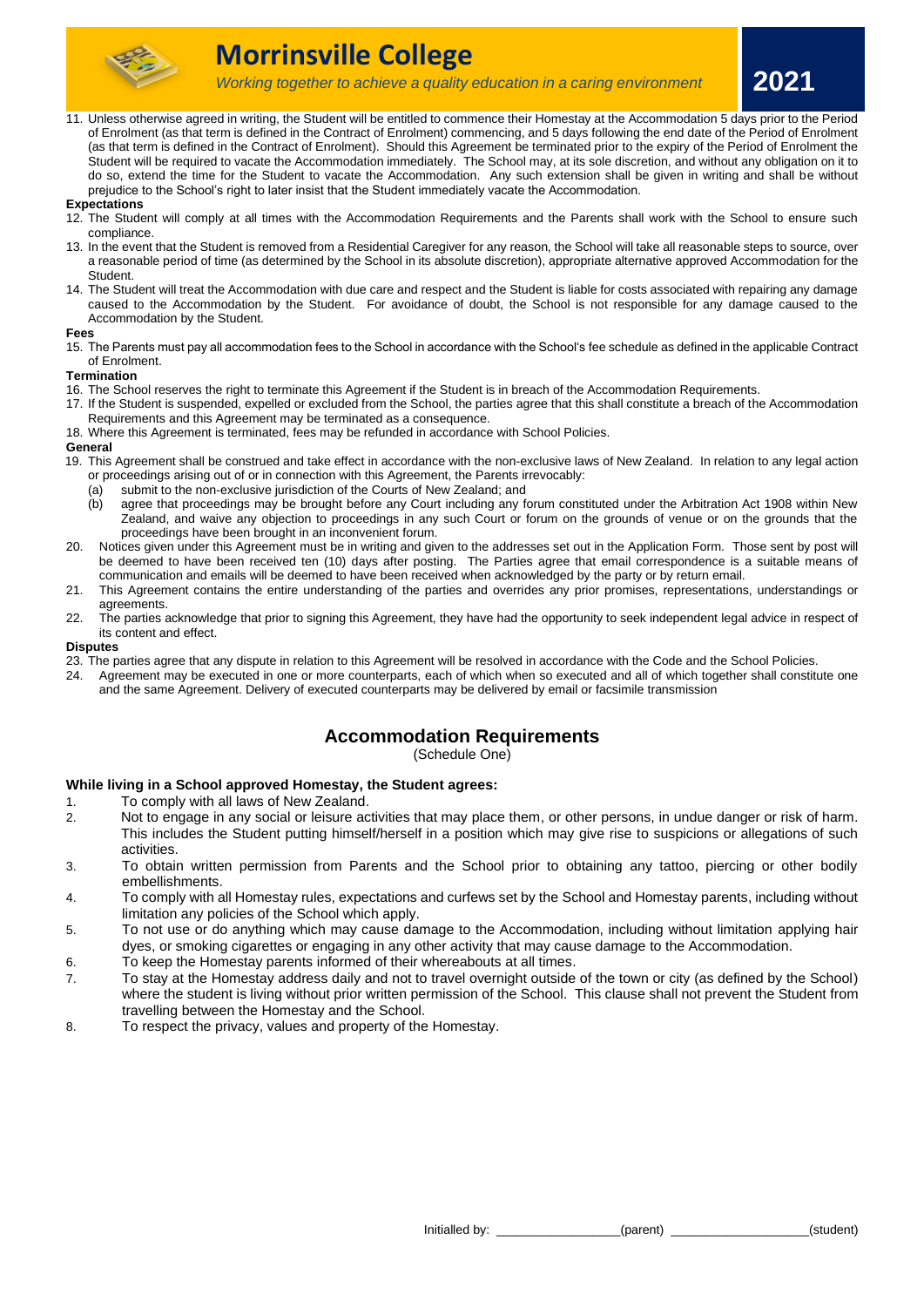

### **SIGNING**

### **Parents**

By signing below, the Parents confirm that they have read the Agreement and agree to be bound by it in all respects (initial each page):

|                                                                                                                                                                                                                              |            | Date: 2000 2000 2010 2020 2020 2020 2021 2021 2022 2021 2022 2021 2022 2022 2022 2021 2021 2022 2022 2022 2021 |  |  |
|------------------------------------------------------------------------------------------------------------------------------------------------------------------------------------------------------------------------------|------------|----------------------------------------------------------------------------------------------------------------|--|--|
| <b>School</b><br>By signing below, the authorised signatory of the School confirms that they are authorised to sign on behalf of the School, and<br>confirms that the School will be bound by the Agreement in all respects: |            |                                                                                                                |  |  |
|                                                                                                                                                                                                                              | Signature: |                                                                                                                |  |  |

#### **Student**

By signing below, the Student confirms that he/she has read and understood the Agreement and agrees to abide by the Code, the School Policies and (to the extent applicable) the Agreement:

Name: \_\_\_\_\_\_\_\_\_\_\_\_\_\_\_\_\_\_\_\_\_\_\_\_\_ Signature: \_\_\_\_\_\_\_\_\_\_\_\_\_\_\_\_\_\_\_\_\_\_\_\_\_ Date:\_\_\_\_\_\_\_\_\_\_\_\_\_\_\_\_\_\_\_\_\_\_\_\_\_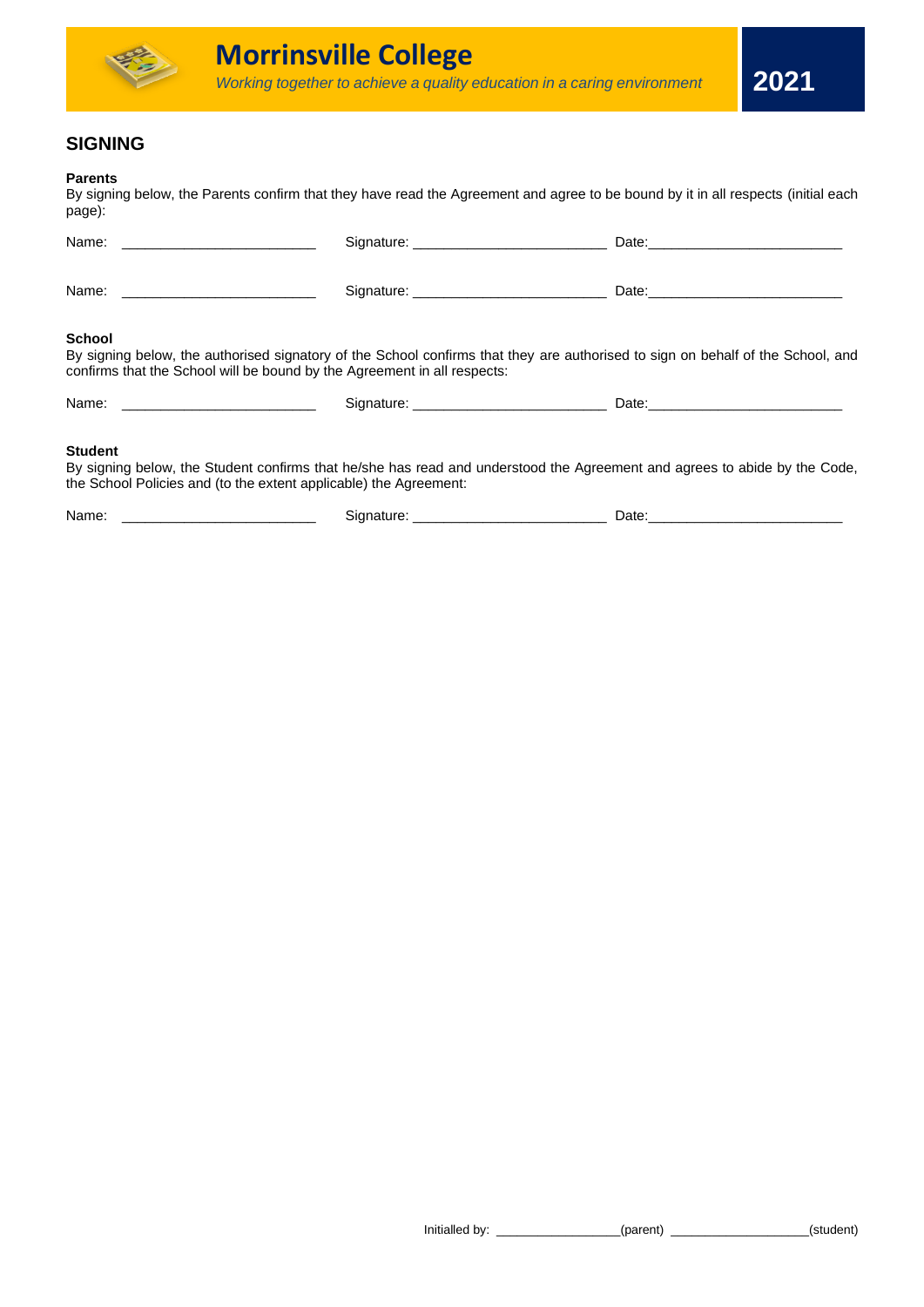

### **PART FOUR:**

**PLEASE COMPLETE THE DESIGNATED CAREGIVER AGREEMENT ONLY IF THE STUDENT WILL BE LIVING WITH A DESIGNATED CAREGIVER WHILE ENROLLED AT THE SCHOOL.**

### **DESIGNATED CAREGIVER AGREEMENT (Required when placing a student with a Designated Caregiver)**

This is an agreement between the Parent(s), the Designated Caregiver and the School (the **Agreement**).

| School Name:                                | (the School)                          |
|---------------------------------------------|---------------------------------------|
| Student's Name:                             | (the Student)                         |
| Mother's Name:                              |                                       |
| Father's Name:                              | (together the Parents, each a Parent) |
| Name of relative<br>or close family friend: | (the Designated Caregiver)            |
| Address:                                    | (the Residence)                       |
|                                             |                                       |

### **AGREEMENTS**

- 1. The Student and the Parents are parties to a Contract of Enrolment with the School. All definitions contained in that Contract of Enrolment are deemed to form part of this Agreement so far as they are relevant.
- 2. The Parents agree that the Designated Caregiver will provide residential care for the Student while enrolled as an International Student at the School.
- 3. The School has provided, and the Designated Caregiver has read and understood, the sections of the Education (Pastoral Care of International Students) Code of Practice 2016 (**the Code**) relevant to residential caregivers and the School's Information for Designated Caregivers and agrees to act as Designated Caregiver to the Student in accordance with these requirements.
- 4. The School agrees that all information regarding the Designated Caregiver relating to the Agreement will be kept confidential, except disclosure to the Student or their parents or their legal guardians, to any professional consultant or such person where it is in the interests of the Student to provide the information or pursuant to any statutory or other legal duty.
- 5. Approval is required from the School prior to the Student's placement with the Designated Caregiver.
- 6. The Designated Caregiver agrees that approval will be provided only after appropriate safety and other checks have been completed by the School in accordance with the Code and school policies.
- 7. Failure by the Designated Caregiver to provide the residential care required by the School and the Code may result in the school's approval of the Designated Caregiver being withdrawn.
- 8. In the event that the school withdraws its approval of the Designated Caregiver, the Agreement is terminated and the Student will be placed in alternative accommodation approved by the School at the full cost and expense of the Parents.
- 9. The School may take such measures as it considers appropriate (acting reasonably) to monitor and review the quality of residential care by the Designated Caregiver and this may include, without limitation, regular visits to the Designated Caregiver and meetings with both the Student and the Designated Caregiver.
- 10. The Designated Caregiver will provide the School with fourteen (14) days' prior notice of any change in circumstances that may affect the Agreement. This includes any change of Residence or any change to the number of adults over eighteen (18) years of age living at the Residence.
- 11. The Parent(s) agree that the School is not responsible for the Student's care while in the care of the Designated Caregiver.
- 12. The Student will treat the accommodation provided by the Designated Caregiver ("Accommodation") with due care and respect and the Student is liable for costs associated with repairing any damage caused to the Accommodation by the Student. For avoidance of doubt, the School is not responsible for any damage caused to the Accommodation by the Student.
- 13. The parties agree that any dispute in relation to this Agreement will be resolved in accordance with the Code and the School's policies.
- 14. This Agreement may be executed in one or more counterparts, each of which when so executed and all of which together shall constitute one and the same Agreement. Delivery of executed counterparts may be delivered by email or facsimile transmission.